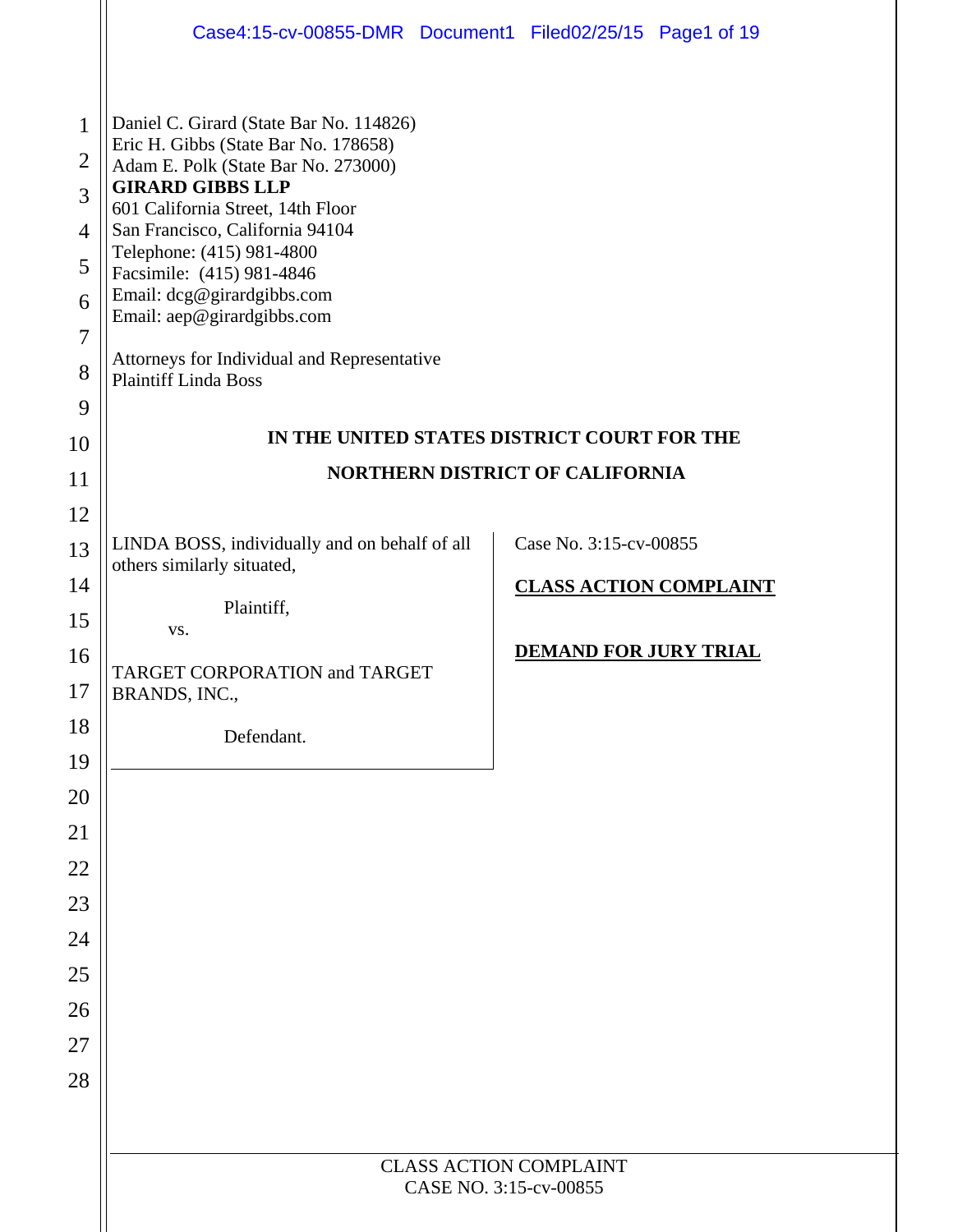Plaintiff Linda Boss, on behalf of herself and all others similarly situated, alleges the following against Defendants Target Corporation and Target Brands, Inc. (collectively, "Target").

# **SUMMARY OF THE CASE**

1. As the second-largest discount retailer in the United States, Target has sold supplements under its store brand "up  $\&$  up" for years. In the case of at least three of these products, however-Ginkgo biloba, St. John's wort, and valerian root—Target has not been selling the supplement listed on the packages' label. Instead, the packages contain fillers that are not believed to have the same properties or provide the same benefits as the marketed herbal supplements.

2. Recent DNA testing by the New York Attorney General's office confirmed that Target's labeling, marketing, and sale of these three products (hereafter referred to collectively as the "Herbal Supplements") lacks the key ingredient listed on the product labels. For example, no St. John's wort was found in Target's "up & up" St. John's wort. Instead of the herbal supplements advertised, testing detected undisclosed substitutes like garlic, rice, beans, and asparagus. Target's labels for these products nevertheless claim the products are comprised of the herbal supplements and do not disclose that the products are actually comprised of other ingredients.

3. Target knows that typical consumers cannot discern that these Herbal Supplements are not comprised of their advertised ingredients and that Plaintiff and other consumers would have purchased the Herbal Supplements had Target not misstated their true composition. Target's conduct thus constitutes a deceptive business practice, false advertising, breach of the implied warranty of merchantability, and negligence. Plaintiff and the proposed Class of Herbal Supplement purchasers (as further defined below) are therefore entitled to monetary damages and injunctive relief, including a full return of the purchase price.

# **PARTIES**

4. Plaintiff Linda Boss is a resident of Manteca, San Joaquin County, California.

5. Defendant Target Corporation is a Minnesota corporation that maintains its principal place of business at 1000 Nicollet Mall in Minneapolis, Minnesota.

6. Target Corporation conducts substantial business in the Northern District of California. There are 1,793 Target stores in the United States and 262 in California alone, representing Target's

# 1 CLASS ACTION COMPLAINT CASE NO. 3:15-cv-00855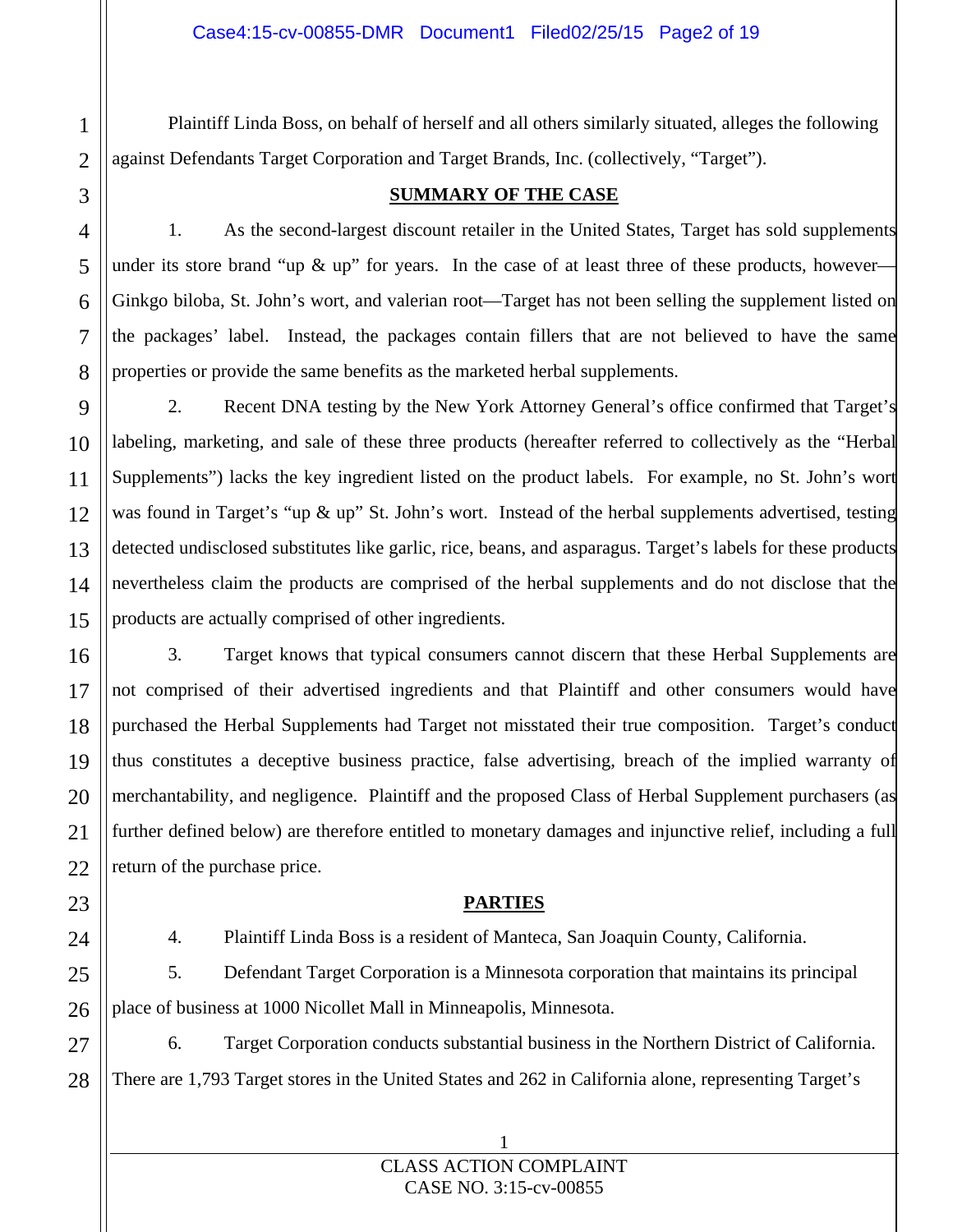# Case4:15-cv-00855-DMR Document1 Filed02/25/15 Page3 of 19

largest United States presence. California has approximately 100 more Target stores and approximately 15 million more square feet of Target retail space than any other state. As Target disclosed in its Form 10-K Annual Report for 2013, a "significant portion" of its sales are derived from stores located in California, "resulting in [Target's] further dependence on local economic conditions . . . ."

7. Defendant Target Brands, Inc. is a Minnesota corporation that maintains its principal place of business in Minneapolis, Minnesota. Target Brands, Inc. is owned by Target Corporation and it owns the trademark on many of Target's private brands, including its "up  $\&$  up" line of herbal supplements. Target Brands, Inc. also holds the copyright for Target's retail website, Target.com.

1

# **JURISDICTION AND VENUE**

8. This Court has subject matter jurisdiction pursuant to the Class Action Fairness Act, 28 U.S.C. § 1332(d), because at least one Class member is of diverse citizenship from Defendants; there are more than 100 Class members; and the aggregate amount in controversy exceeds \$5,000,000, exclusive of interest and costs.

9. The Court has personal jurisdiction over Defendants because they conduct substantial business in this District.

10. Venue is proper in this District under 28 U.S.C. § 1391 because Defendants reside in this District and a substantial part of the events and omissions giving rise to Plaintiff Boss's claims occurred here.

# **FACTUAL ALLEGATIONS**

# **Target and the Herbal Supplement Industry**

11. Target conducts business throughout the United States and operates 1,793 stores and 38 distribution centers in all 50 states.

12. In addition to selling products from other brands, Target also markets and sells hundreds of its own privately branded products at its stores across the country.

13. This action concerns three specific Target "up & up" Herbal Supplements: Ginkgo biloba, St. John's wort, and valerian root.

14. According to a recent study by the American Botanical Council, sales of herbal dietary supplements in the United States increased by 7.9% in 2013 "reaching a total estimated figure of \$6

# 2 CLASS ACTION COMPLAINT CASE NO. 3:15-cv-00855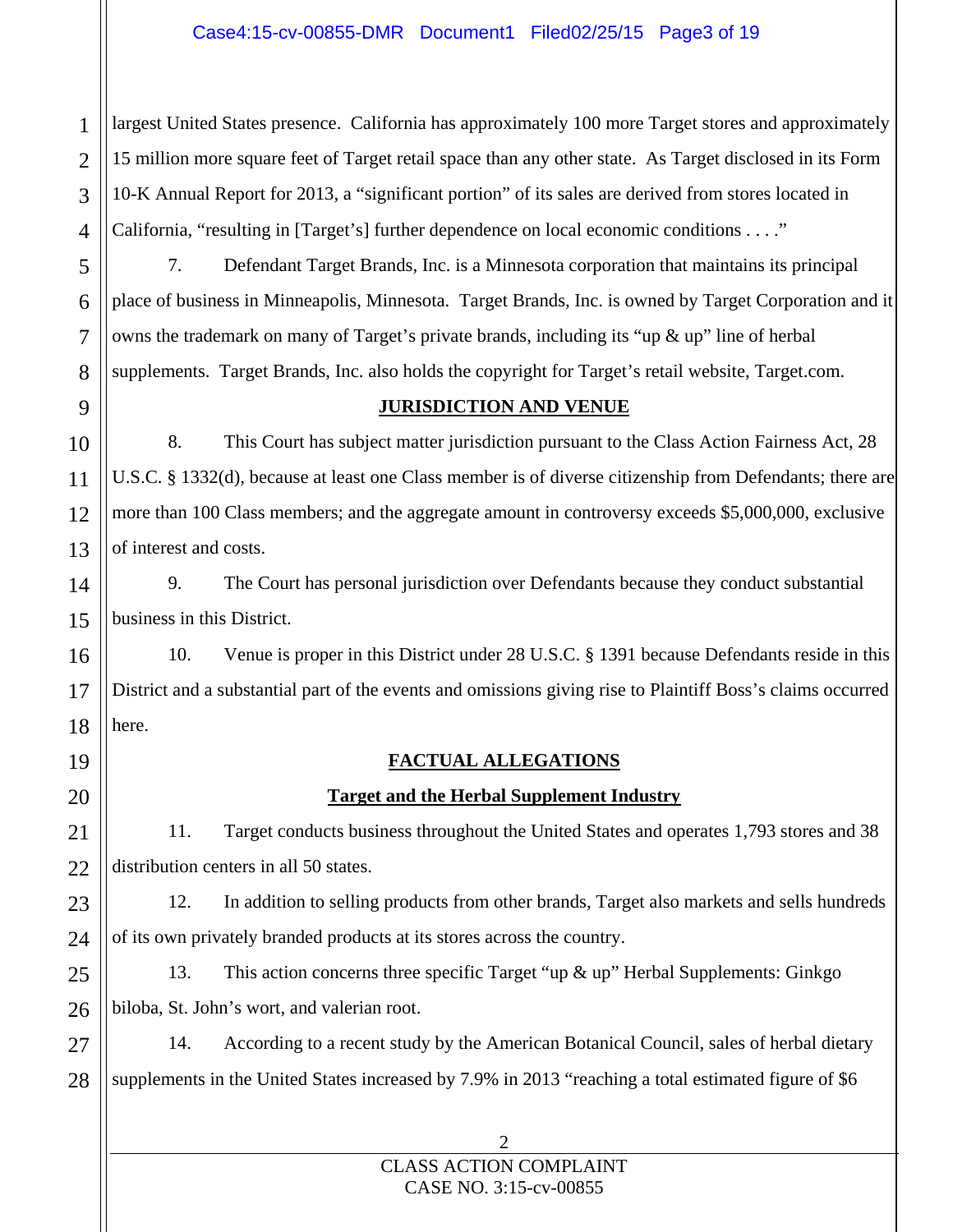# Case4:15-cv-00855-DMR Document1 Filed02/25/15 Page4 of 19

billion for the first time." A separate study found that there are currently more than 1,000 companies producing medicinal plant products with global annual revenues in excess of \$60 billion dollars. In the United States alone, "medicinal herbs now constitute the most rapidly growing segment of the North American alternative medicine market, with over 29,000 herbal substances generating billions of dollars of trade."

15. Certain manufacturers of herbal supplements seek to capitalize on the "global aging population," noting that "people over the age of 60 consume" these types of products at 2.7 times the rate of younger people.

16. The herbal supplement market is not highly regulated. According to Dr. Steven G. Newmaster, a biology professor and botanical director of the Biodiversity Institute of Ontario at the University of Guelph, regulators like the Food and Drug Administration ("FDA") and Canadian Food Inspection Agency "may not have the resources to adequately monitor the dietary supplement manufacturers and their advertising claims, and there are concerns that the current regulatory system is not effective in protecting consumers from the risks associated with certain herbal products."

17. Target maintains several private brands, including "up & up," the brand under which Target markets Herbal Supplements. According to Target's Form 10-K Annual Report for 2013, "[a] significant portion" of its sales derive from privately branded merchandise and in 2013, such sales constituted "[a]pproximately one-third" of its total sales.

# **Target Mislabeled its "up & up" Herbal Supplements**

18. Plaintiff Boss purchased what she believed was St. John's wort from Target repeatedly during the last four years. In doing so, Ms. Boss relied on Target's representations on the product's "up & up" label, which stated, among other things, that the product contained St. John's wort and that Target's "up & up" St. John's wort "helps maintain a healthy emotional balance" and "helps support a positive mood."<sup>1</sup>

19. According to the National Institute of Health, Dietary Supplement Label Database, the label on Target's "up & up" St. John's wort states that each caplet contains 300.0 milligrams of St. John's wort. The label states that the product contains "[n]o yeast, wheat, gluten, milk or milk

28

<sup>1</sup> The product label for Target "up & up" St. John's wort is attached hereto as Exhibit 1.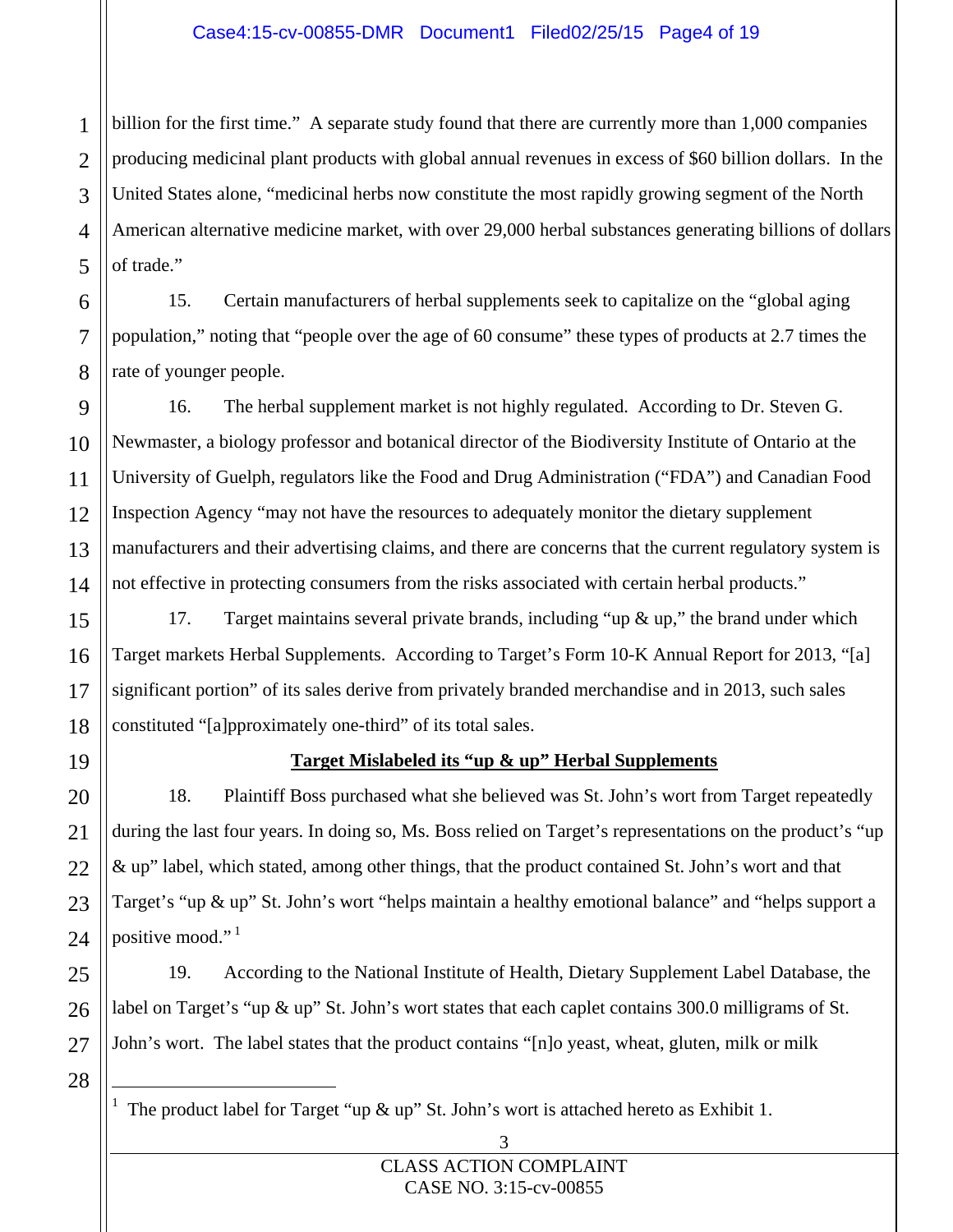# Case4:15-cv-00855-DMR Document1 Filed02/25/15 Page5 of 19

derivatives, lactose, sugar, preservatives, soy, artificial color, [or] artificial flavor." Other ingredients listed on the label include dicalcium phosphate, maltodextrin, microcrystalline cellulose, croscarmellose sodium, tricalcium phosphate, stearic acid, magnesium stearate, hypromellose, hydroxypropyl cellulose, and polyethylene glycol.

20. Contrary to the label's representations, recent testing establishes that Target's "up & up" Herbal Supplements do not contain the key ingredients they purport to—for example, testing found no DNA from St. John's wort, Ginkgo biloba, or valerian root in Target's Herbal Supplements labeled as St. John's wort, Ginkgo biloba, and valerian root.

21. On February 2, 2015, New York Attorney General Eric T. Schneiderman sent a letter to Target's Chief Executive Officer Brian C. Cornell, demanding that Target "cease and desist engaging in the sale of adulterated and/or mislabeled herbal dietary supplements, and in particular to immediately stop the sale of three 'up  $\&$  up' dietary supplements."<sup>2</sup> The "three 'up  $\&$  up' dietary supplements" that Attorney General Schneiderman singled out were Ginkgo biloba, St. John's wort, and valerian root.

22. Attorney General Schneiderman's demand letter followed testing of the Herbal Supplements by an expert in DNA barcoding technology—Dr. James A. Schulte II of Clarkson University in Potsdam, New York.—"using established DNA barcoding technology [and] analytic testing  $\ldots$ ."

23. DNA barcodes are short genetic markers that can identify the species of organism. According to a press release from the New York Attorney General's Office, "[b]arcodes provide an unbiased, reproducible method of species identification. Barcodes can be used to determine the exact plant species being tested." The Canadian Center for DNA Barcoding describes the technology as follows:

An innovative combination of taxonomy, genetics and computer science that automates the process of obtaining expert species identification. The process is similar to Human Criminal Forensic DNA Fingerprinting techniques in that a standardized battery of genetic markers is used to identify unknown samples. The novelty of barcoding is that it is used to tell species apart. For example, we can detect the presence of undeclared ingredients such as horsemeat which illegally entered the United Kingdom's food supply chain in early 2013.

28

l

<sup>2</sup> *See* Attorney General Schneiderman's February 2, 2015 letter, attached hereto as Exhibit 2.

1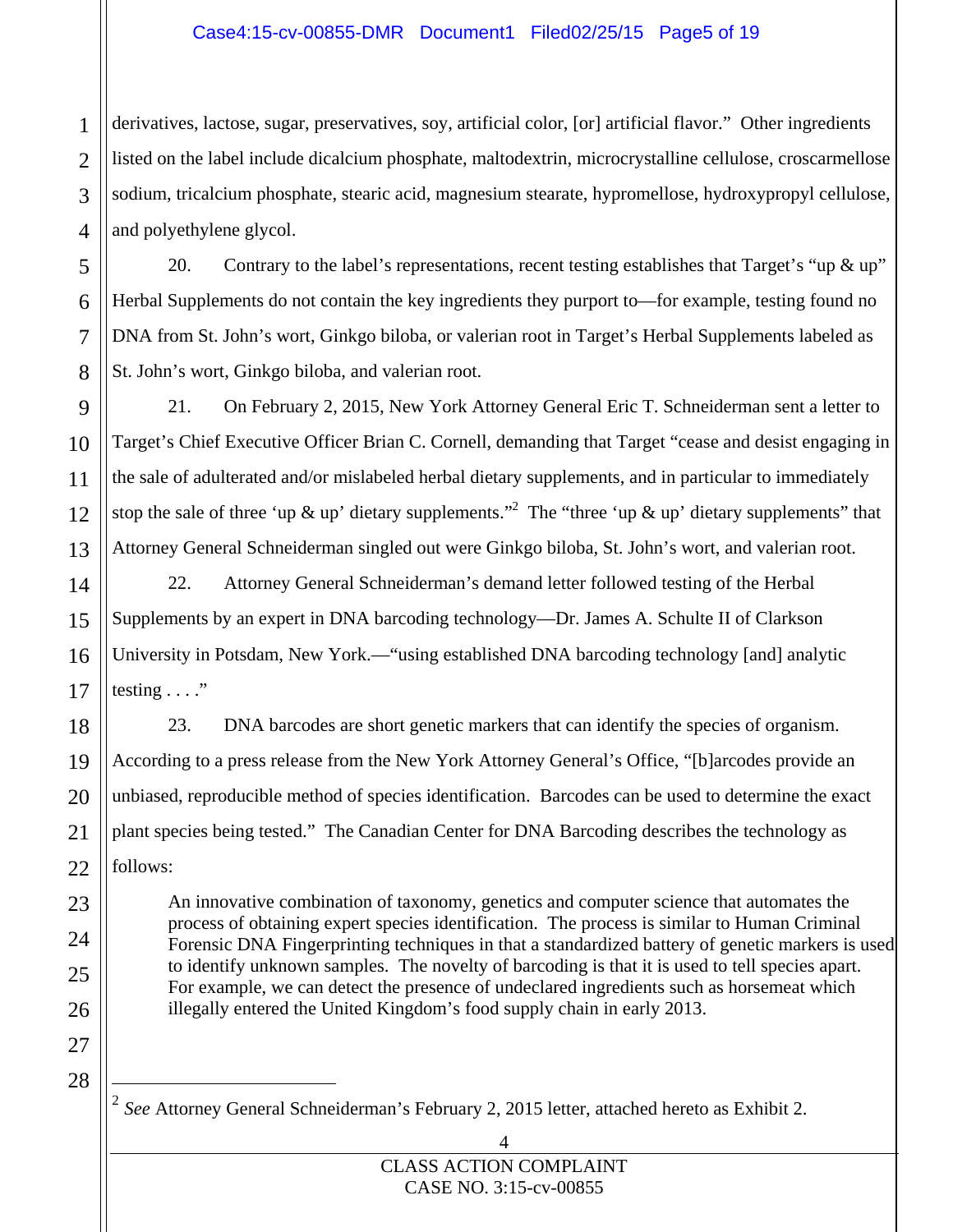5 1 2 3 4 5 6 7 8 9 10 11 12 13 14 15 16 17 18 19 20 21 22 23 24 25 26 27 28 24. Dr. Schulte's testing was performed on three to four samples of each of the herbal supplements purchased and each sample "was tested with five distinct sequence runs, meaning each sample was tested five times. Three hundred and ninety tests involving 78 samples were performed overall." 25. According to Dr. Schulte's testing, "up & up" Ginkgo biloba, St. John's wort, and valerian root did not reveal DNA from the labeled herb—instead, the Herbal Supplements contained "contaminants" like allium, French bean, asparagus, pea, wild carrot and saw palmetto. 26. Regarding Target's "up & up" St. John's wort—the product Plaintiff purchased—the testing results indicate: Negative. No St. John's wort DNA was identified. Of the 15-tests performed, only three identified any DNA, and it included allium, oryza, and Dracaena (tropical houseplant). For Target "up & up" Ginkgo biloba, the testing results indicate: Negative. No Ginkgo biloba was identified. The only DNA identified was allium (x2), "oryza" (x2) (commonly known as rice), mung/French bean. Ten of the tests revealed no plant DNA whatsoever. And for Target "up & up" valerian root, the testing results indicate: Negative. No Valerian root DNA was identified. The testing did, however, yield identification of allium (x4), phasolus/beans; asparagacea, pea family DNA, oryza (x2), and phaseolus fabacaeae, wild carrot, and saw palmetto genetic material, with 3 of the tests identifying no genetic material at all. 27. None of the contaminants identified by the New York Attorney General's DNA testing allium (garlic), oryza (rice), Dracaena (tropical houseplant), mung (french bean), asparagacea, pea, phaseolus fabacaea, wild carrot, and saw palmetto—are listed as ingredients on Target's "up & up" Ginkgo biloba, St. John's wort, or valerian root. 28. Attorney General Schneiderman therefore asked Target to: (1) provide detailed information relating to the production, processing, and testing of Herbal Supplements sold at their stores; (2) identify and enumerate Target's protocol for authenticating the content of the Herbal Supplements; (3) "[p]roduce the relevant Bioterrorism Registration documentation for the manufacturer of the dietary supplements;" (4) enumerate the quality assurance measures undertaken by the

Case4:15-cv-00855-DMR Document1 Filed02/25/15 Page6 of 19

CLASS ACTION COMPLAINT CASE NO. 3:15-cv-00855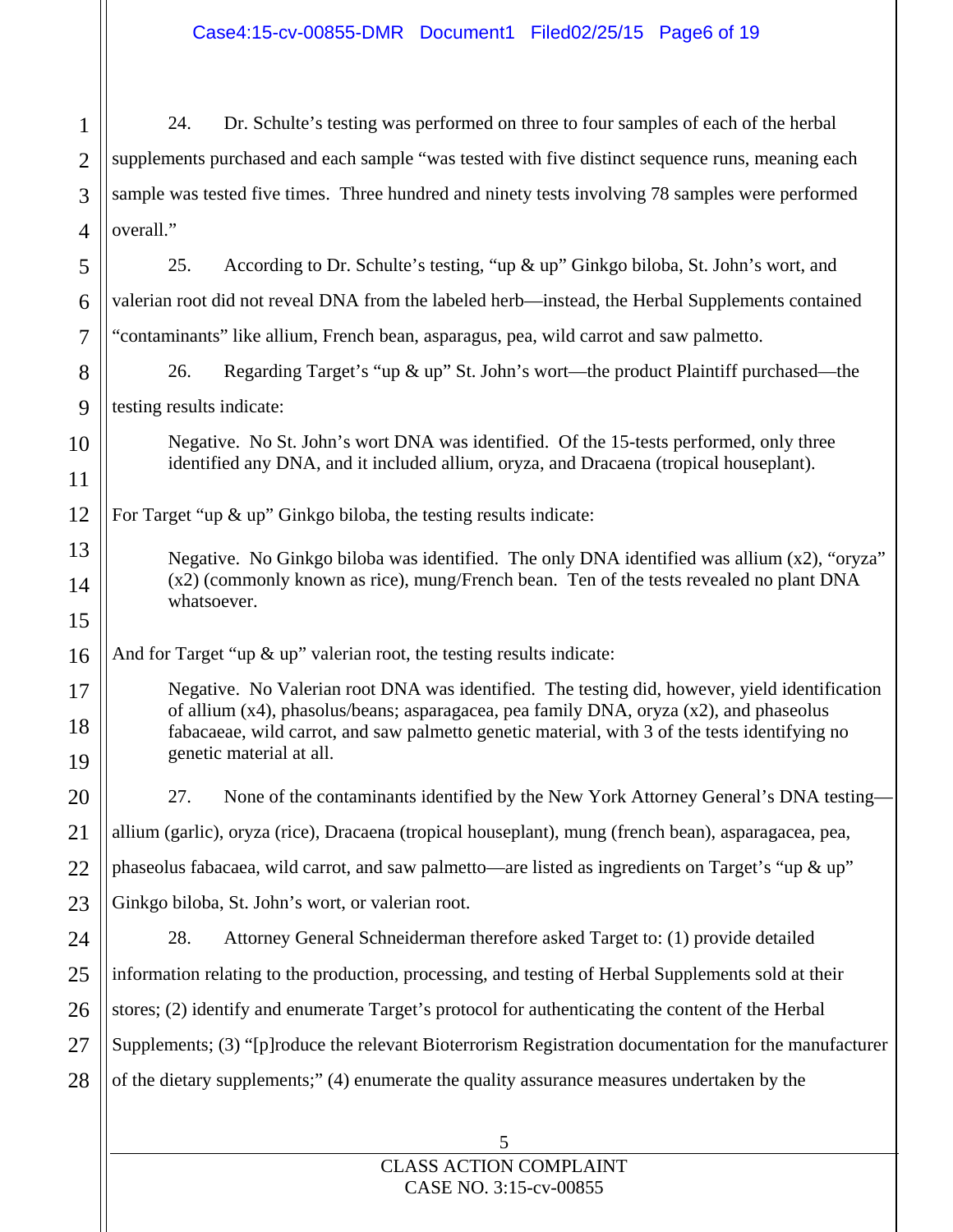manufacturer of the Herbal Supplements; and, (5) provide all adverse event reports associated with the use of Target "up & up" Herbal Supplements in the United States.

29. Attorney General Schneiderman also admonished Target that "contamination, substitution and falsely labeling herbal products constitute deceptive business practices and, more importantly, present considerable health risks to consumers." The World Health Organization similarly found that product adulteration and ingredient substitution is a threat to consumer safety.

30. Moreover, the herbal supplement industry was on notice about mislabeling and contaminant concerns and the accompanying dangers to consumers. Attorney General Schneiderman cited to an October 2013 study conducted by the Centre for Biodiversity Genomics at the University of Guelph<sup>3</sup> and others (the "Guelph Study") that "previously alerted the dietary supplement industry to the fact that it is not providing the public with authentic products without substitution, contamination or fillers."

31. In the Guelph Study, Canadian research scientists tested 44 bottles of herbal supplements sold by 12 companies using the DNA barcoding method. They found that many supplements were not what they claimed to be—pills labeled as popular herbs were often diluted or replaced entirely by cheap fillers like soybean, wheat and rice. The research scientists who conducted the Guelph Study focused in part on St. John's wort—the supplement Plaintiff purchased here—and found that the bottles labeled as St. John's wort contained none of the herb and instead contained rice and *Senna alexandrina*—an Egyptian shrub often taken as a laxative.

32. In a press release relating to the Herbal Supplement investigation, Attorney General

Schneiderman concluded:

This investigation makes one thing abundantly clear: the old adage 'buyer beware' may be especially true for consumers of herbal supplements . . . . The DNA test results seem to confirm long-standing questions about the herbal supplement industry. Mislabeling, contamination, and false advertising are illegal. They also pose unacceptable risks to New York families especially those with allergies to hidden ingredients. At the end of the day, American corporations must step up to the plate and ensure that their customers are getting what they pay for, especially when it involves promises of good health.

3 Steven G. Newmaster et al., *DNA Barcoding Detects Contamination and Substitution in North American Herbal Products*, BMC Medicine (Oct. 11, 2013), http://www.biomedcentral.com/1741- 7015/11/222.

# 6 CLASS ACTION COMPLAINT CASE NO. 3:15-cv-00855

 $\overline{a}$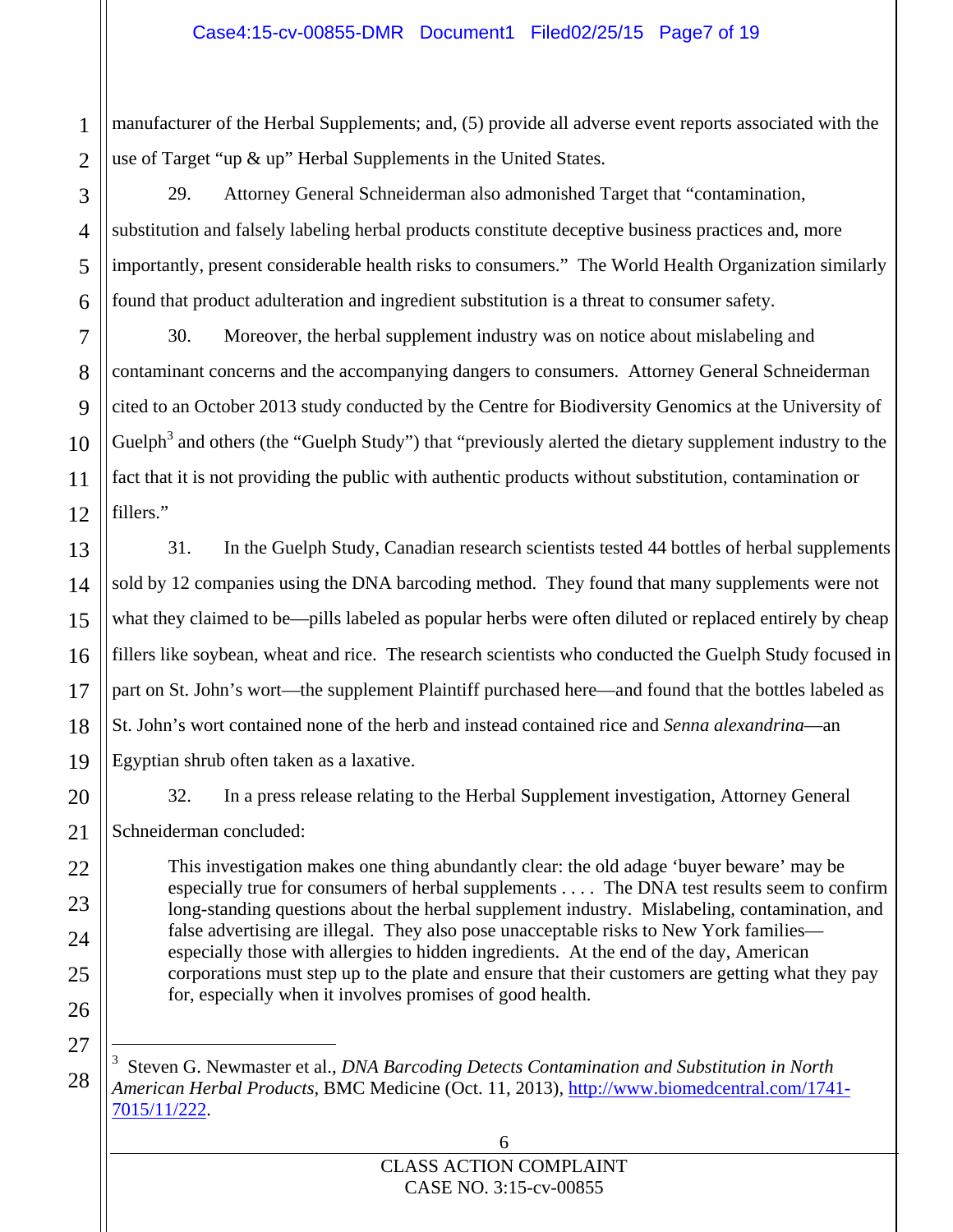33. According to Arthur P. Grollman, M.D., Professor of Pharmacological Sciences at Stony Brook University, "this study undertaken by Attorney General Schneiderman's office is a wellcontrolled, scientifically-based documentation of the outrageous degree of adulteration in the herbal supplement industry."

34. According to the New York Attorney General's "well controlled, scientifically-based" study, Target's Herbal Supplements: (1) are not what they purport to be; and (2) present potentially serious health dangers to consumers with food allergies or who take medication for unrelated illnesses.

# **The Effects and Dangers of Mislabeling, Contaminating, and Adulterating Herbal Supplements**

35. The research scientists involved with the Guelph Study found that several of the products they tested were contaminated with plants that have "known toxicity, side effects and/or negatively interact with other herbs, supplements, or medications." For example, the St. John's wort supplement that was tested contained *Senna alexandrina* (and contained no St. John's wort). Thus, the St. John's wort supplement tested posed "a serious health risk as senna is a FDA-approved non-prescription herbal laxative, which is not for prolonged use as it can cause adverse side effects such as chronic diarrhea, cathartic colon, liver damage, abdominal pain, epidermal breakdown and blistering." Moreover, the tested Ginkgo biloba supplement was contaminated with black walnut which is particularly dangerous for consumers with nut allergies. Lastly, the research scientists who conducted the Guelph study concluded that unlabeled plant fillers pose health concerns for people allergic to the plants and to those seeking gluten free products.

36. Plaintiff and other consumers did not know or have reason to know that Target's Herbal Supplements did not contain the herbal ingredients listed on their labels. Plaintiff and other consumers acting reasonably were thus deceived and led to falsely believe that the Target "up  $\&$  up" Ginkgo biloba, St. John's wort, and valerian root contain the listed ingredients. Plaintiff and other consumers thus relied upon Target's false representations to their detriment, as they would not have purchased the Herbal Supplements had they known the truth.

37. Upon learning the results of the New York Attorney General's investigation, Target issued a statement that it would remove Target "up & up" Ginkgo biloba, St. John's wort, and valerian root "in all of [its] stores nationwide and on Target.com."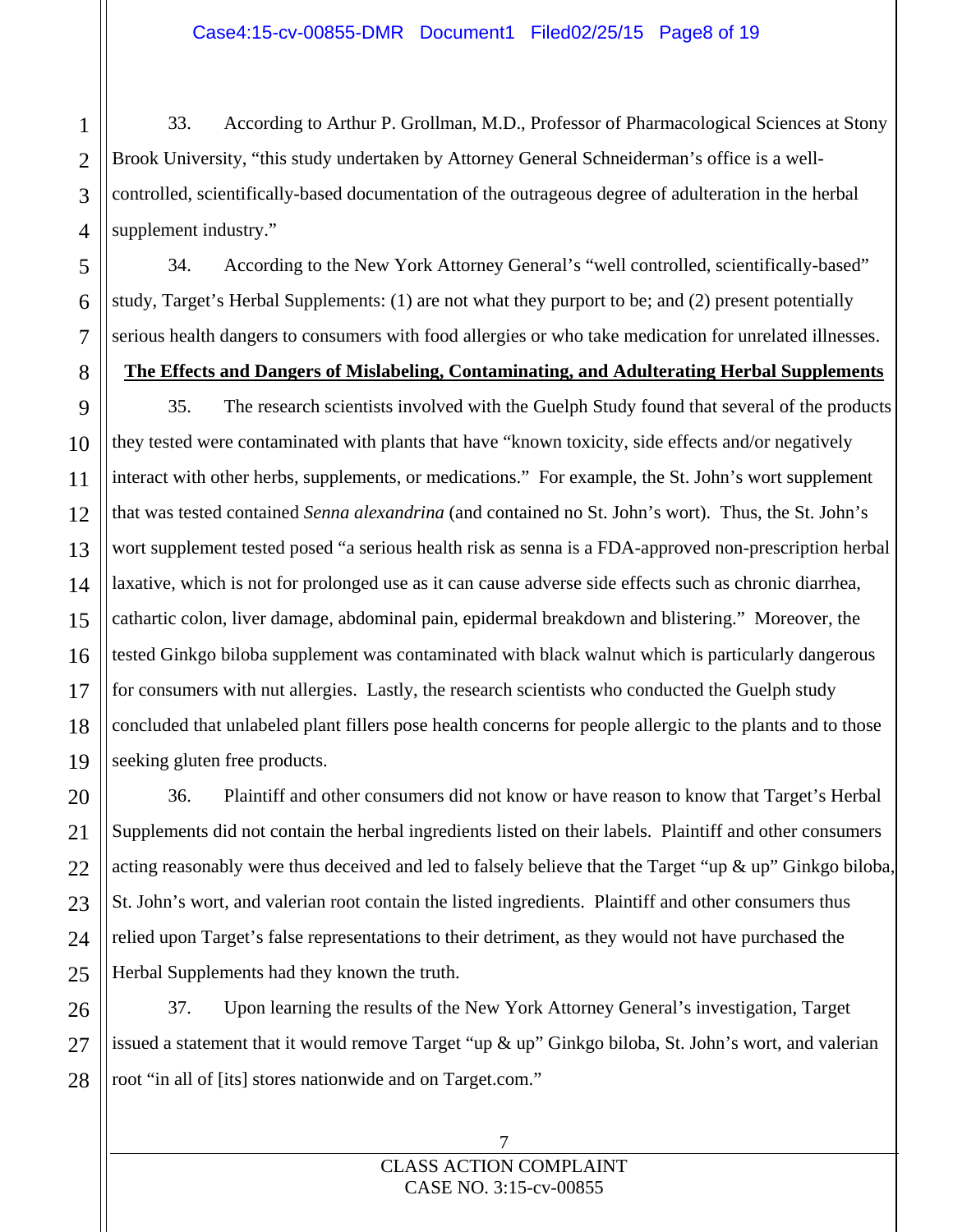38. Target's misrepresentations caused Plaintiff and thousands of others to purchase the products at issue.

39. Plaintiff and Class members have been damaged by Target's deceptive and misleading labeling of the Herbal Supplements, and they are entitled to damages, a refund of the purchase price of the products, and injunctive relief.

# **PLAINTIFF'S HERBAL SUPPLEMENT PURCHASES**

40. Ms. Boss has taken St. John's wort for years. For the past few years, Ms. Boss regularly purchased Target "up & up" St. John's wort from a Target store in Manteca, California, with the last such purchase occurring in approximately December 2014.

41. Before purchasing "up & up" St. John's wort, Ms. Boss reviewed the product label, which claimed that the product contained St. John's wort. She chose to purchase Target's "up  $\&$  up" brand instead of competing products due in part to the ingredients listed on Target's label. Thus, Ms. Boss reasonably believed at the point of sale that her purchase contained St. John's wort, and that it did not contain any undisclosed ingredients.

42. Had Ms. Boss known that the Target "up  $\&$  up" St. John's wort did not actually contain St. John's wort and that it contained undisclosed contaminants, substitutes, and fillers, she would not have purchased the product.

# **CLASS ACTION ALLEGATIONS**

43. Pursuant to Rule 23 of the Federal Rules of Civil Procedure, Plaintiff brings this action on behalf of herself and a proposed nationwide class ("Class") initially defined as:

All persons who purchased, other than for purposes of resale, Target "up  $\&$  up" Ginkgo biloba, St. John's wort, or valerian root in the United States.

44. Excluded from the proposed Class are Target Corporation, Target Brands, Inc., and any parent, affiliate, or subsidiary of Target Corporation or Target Brands, Inc.; any entity in which Target Corporation or Target Brands, Inc. has a controlling interest; any of Target Corporation or Target Brands, Inc.'s officers or directors; any successor or assign of Target Corporation or Target Brands, Inc.; anyone employed by counsel for Plaintiff; any Judge to whom this case is assigned, his or her spouse, and all persons within the third degree of relationship to either of them.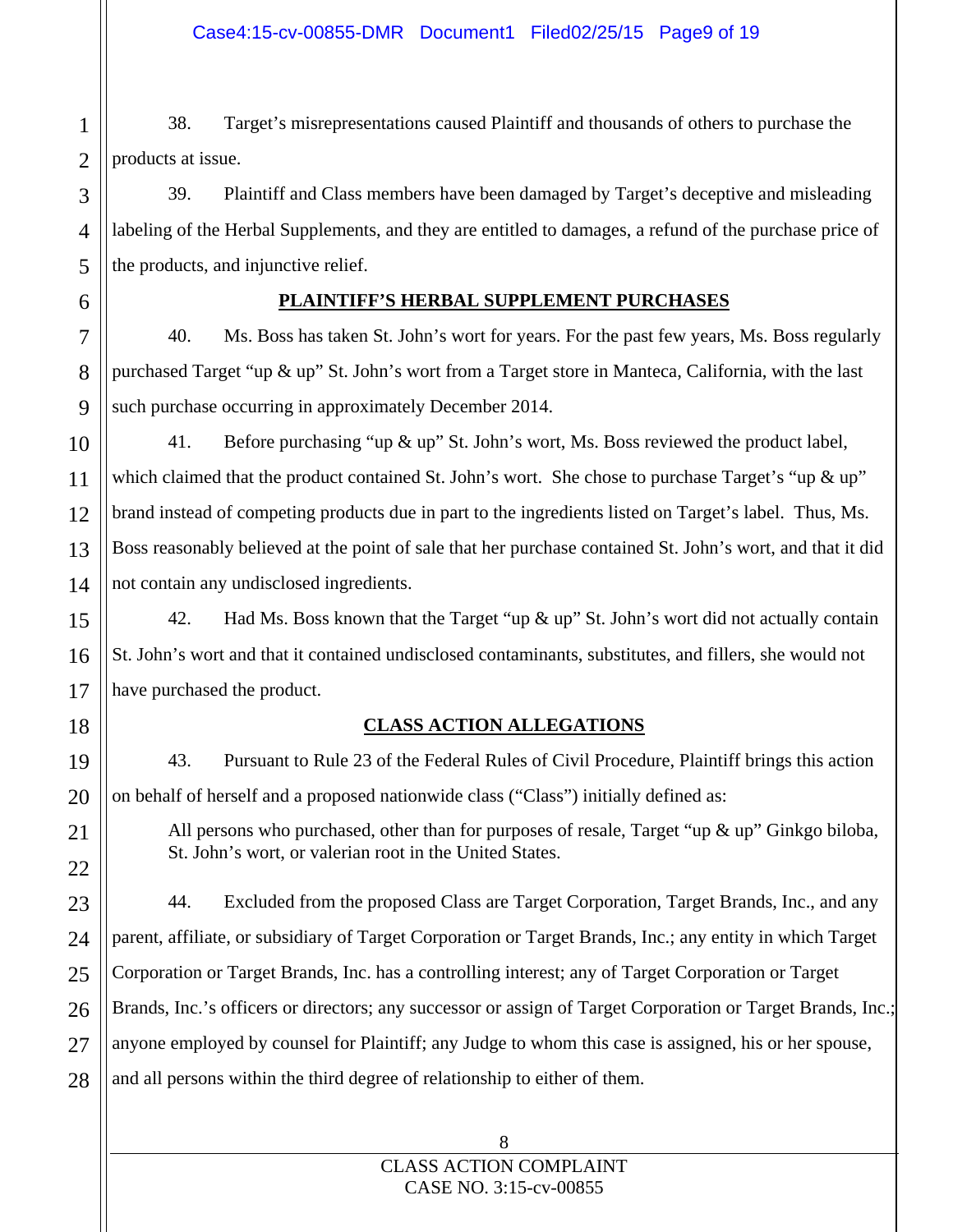45. Numerosity of the Class – Fed. R. Civ. P. 23(a)(1). In 2013, Ginkgo biloba sales totaled approximately \$11.5 million; St. John's wort sales totaled approximately \$6 million; and, valerian root sales totaled approximately \$23 million. As the nation's second largest retailer, Target's "up & up" Herbal Supplements presumably comprised a significant portion of those sales, entailing that there are many thousand members of the proposed Class. Class members are thus far too numerous to practically join in a single action.

46. Existence and Predominance of Common Questions—Fed. R. Civ. P. 23(a)(2), 23(b)(3). Common questions of law and fact exist as to all Class members and predominate over questions affecting only individual Class members. These common questions include the following:

a. Whether Target marketed, labeled, and otherwise represented its Herbal Supplements as containing Ginkgo biloba, St. John's wort, and valerian root;

b. Whether Target's representations regarding the Herbal Supplements were false;

c. Whether Target knew, or in the exercise of reasonable diligence should have known, that its representations regarding the Herbal Supplements were false or deceptive;

d. Whether Target's representations regarding the Herbal Supplements would deceive a reasonable consumer;

e. Whether Target's conduct with regard to the marketing and sale of the Herbal Supplements constitutes unfair, deceptive, untrue, or misleading advertising;

f. Whether Target profited from mislabeling the Herbal Supplements;

g. Whether Target violated the California Unfair Competition Law, the California False Advertising Law, the Consumers Legal Remedies Act, and the Song-Beverly Consumer Warranty Act; and

h. Whether Target acted negligently in mislabeling the Herbal Supplements or by failing to detect that the Herbal Supplements did not contain the ingredients they were marketed as containing.

47. Typicality – Fed. R. Civ. P.  $23(a)(3)$ . Plaintiff's claims are typical of the claims of the Class because, among other things, she purchased a Target "up & up" Herbal Supplement due to Target's unlawful conduct and lost money as a result.

> CLASS ACTION COMPLAINT CASE NO. 3:15-cv-00855

9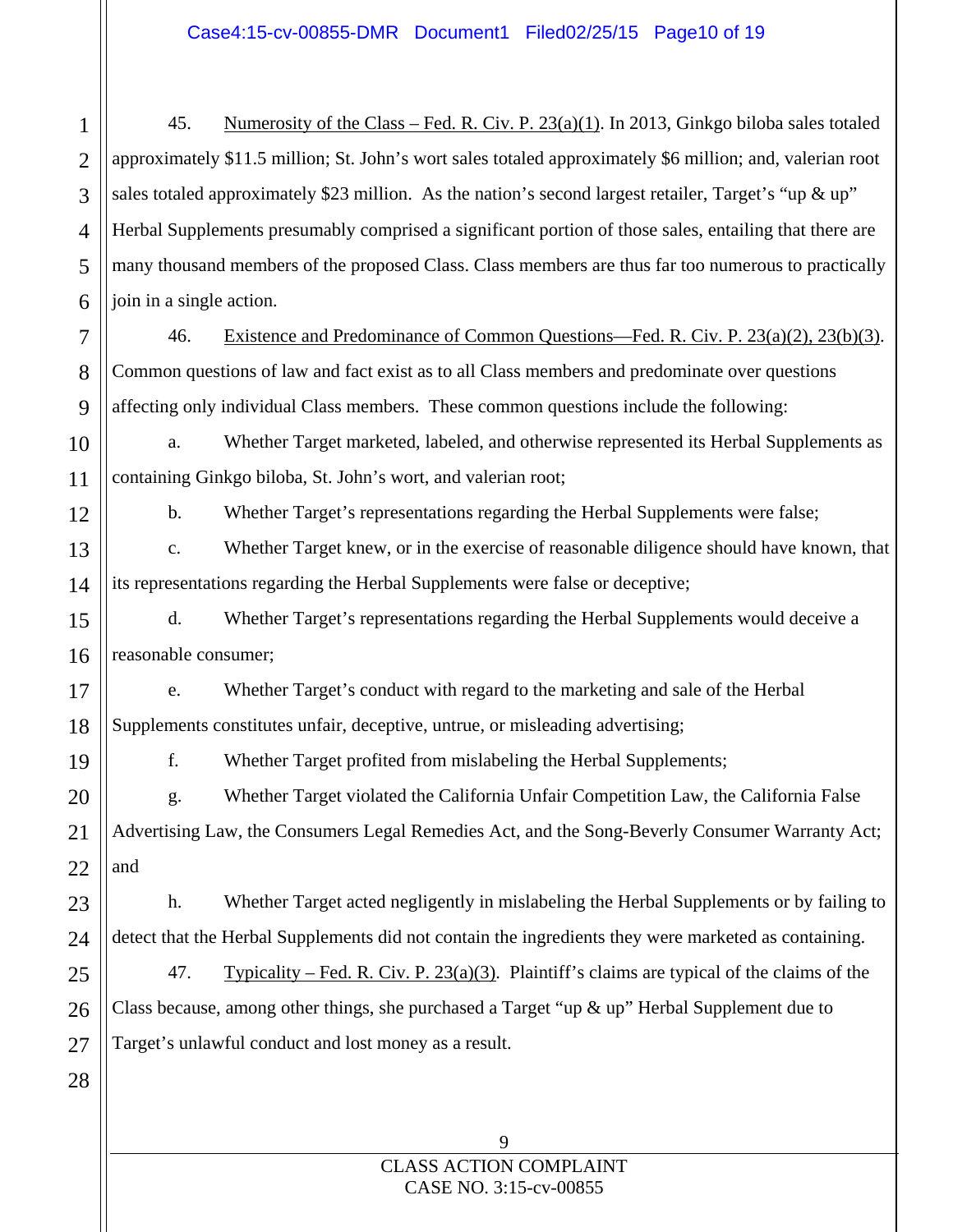48. Adequacy of Representation – Fed. R. Civ. P. 23(a)(4). Plaintiff is an adequate representative because her interests are aligned with those of the Class members she seeks to represent. Plaintiff has retained counsel competent and experienced in complex class action litigation, and Plaintiff intends to prosecute this action vigorously on Class members' behalf.

49. Superiority – Fed. R. Civ. P. 23(b)(3). The action may be certified under Rule 23(b)(3) because common questions predominate as described above and because a class action is the best available method for the fair and efficient adjudication of this controversy. This litigation involves technical issues relating to DNA barcoding technology and pharmacology—among other things—that will require expert testimony and targeted discovery of sophisticated defendants, and could not practically be taken on by individual litigants. In addition, individual litigation of Class members' claims would be impracticable and unduly burdensome to the court system and has the potential to lead to inconsistent results. A class action presents fewer management problems and provides the benefits of a single adjudication, economies of scale, and comprehensive supervision by a single court.

50. In the alternative to class certification under Rule 23(b)(3), the proposed Class may be certified under 23(b)(2) because Target has acted or refused to act on grounds generally applicable to the Class, thereby making final injunctive relief or corresponding declaratory relief appropriate with respect to the Class.

# **TOLLING**

51. Any applicable statute of limitations that might otherwise bar any Class member's claims has been tolled because Plaintiff and members of the Class were ignorant of vital information essential to the pursuit of their claims. Plaintiff and members of the Class could not reasonably have discovered that the Target's Herbal Supplements were mislabeled because it was not until February 2, 2015—the date on which the New York Attorney General released the results of the testing he commissioned—that evidence relating to Target's mislabeling of the Herbal Supplements was disseminated to the public.

# **FIRST CAUSE OF ACTION (For Unlawful, Unfair, and Fraudulent Business Practices under Business and Professions Code §§ 17200, et seq***.***)**

52. Plaintiff, on behalf of herself and the Class, realleges as if fully set forth, each and every allegation set forth above.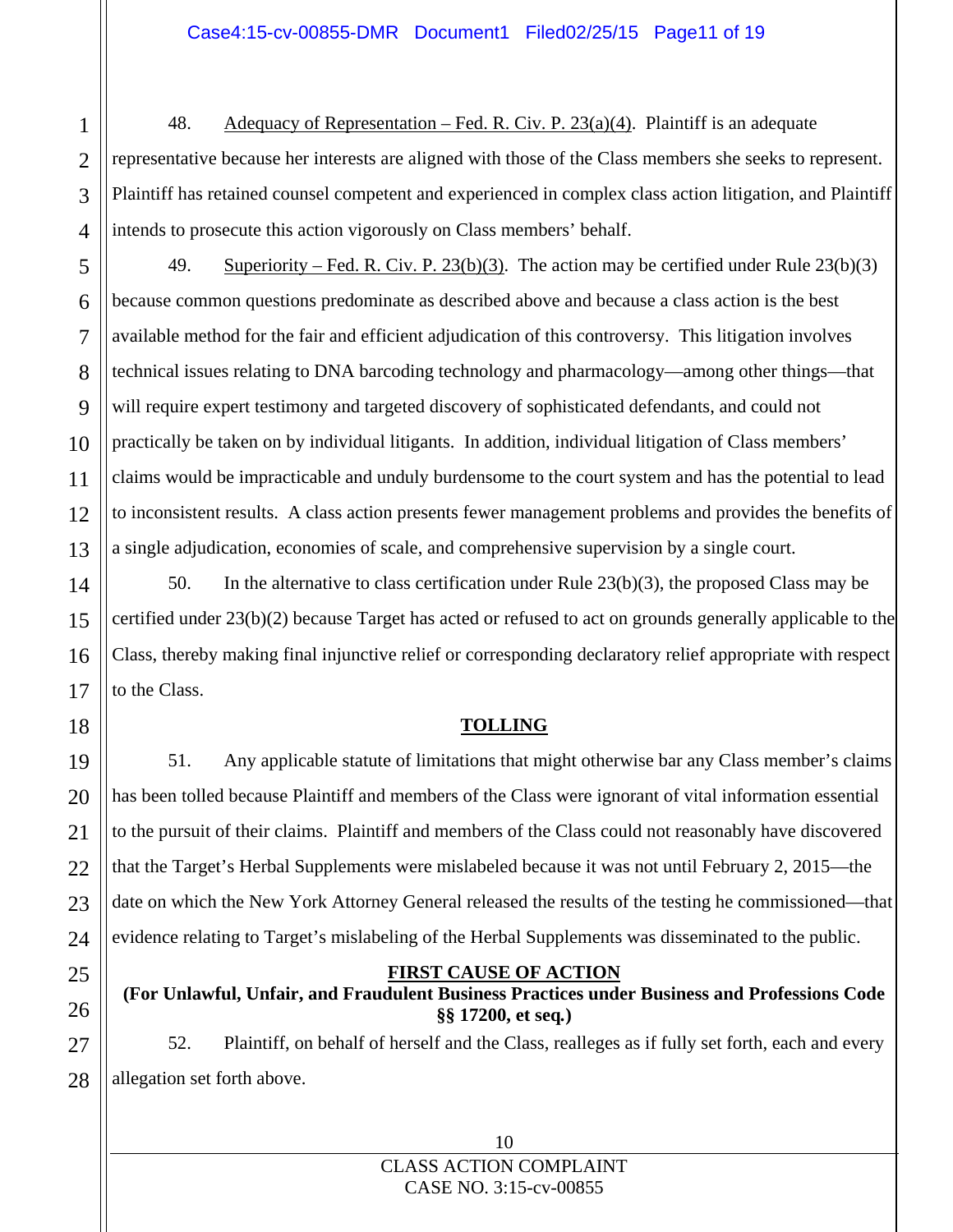53. Plaintiff and members of the Class qualify as a "consumers" under the California Business and Professions Code, §§ 17200, et seq.

54. Target's acts and practices, as alleged in this complaint, constitute unlawful, unfair and/or fraudulent business practices, in violation of the Unfair Competition Law, Cal. Bus & Prof. Code §§ 17200, et seq.

55. Target violated the Unfair Competition Law by mislabeling the ingredients on the Herbal Supplements, by failing to implement adequate mechanisms for quality control of the Herbal Supplements, by failing to disclose that the Herbal Supplements were mislabeled and may pose a public health danger, and by continuing to profit from the sale of the Herbal Supplements.

56. Target engaged in unlawful business practices by violating the Consumers Legal Remedies Act, Cal. Civ. Code §§ 1750, et seq. Target mislabeled the contents of Herbal Supplements and in doing so, employed the following unfair or deceptive acts or practices in violation of the Consumers Legal Remedies Act: (1) Target made deceptive representations about the Herbal Supplements; (2) Target represented that the Herbal Supplements have characteristics, ingredients, uses, benefits, or quantities which they do not have; and, (3) Target represented that the Herbal Supplements were of a particular standard, quality, or grade when they are of another.

57. Target engaged in unlawful business practices by violating California's False Advertising Law, Cal. Bus. & Prof. Code §§ 17500 et seq. By mislabeling the contents of the Herbal Supplements, Target made untrue or misleading statements that they knew or by the exercise of reasonable care should have known were untrue or misleading in violation of California's False Advertising Law.

58. Target engaged in unlawful business practices by engaging in conduct that violated the Song-Beverly Consumer Warranty Act, Cal. Civ. Code §§ 1790, et seq. By selling mislabeled Herbal Supplements as described above, Target breached the implied warranty of merchantability, thereby violating the Song-Beverly Consumer Warranty Act.

59. Target also engaged in unfair business practices by, among other things:

a. Engaging in conduct where the utility of that conduct is outweighed by the gravity of the consequences to Plaintiff and other members of the Class;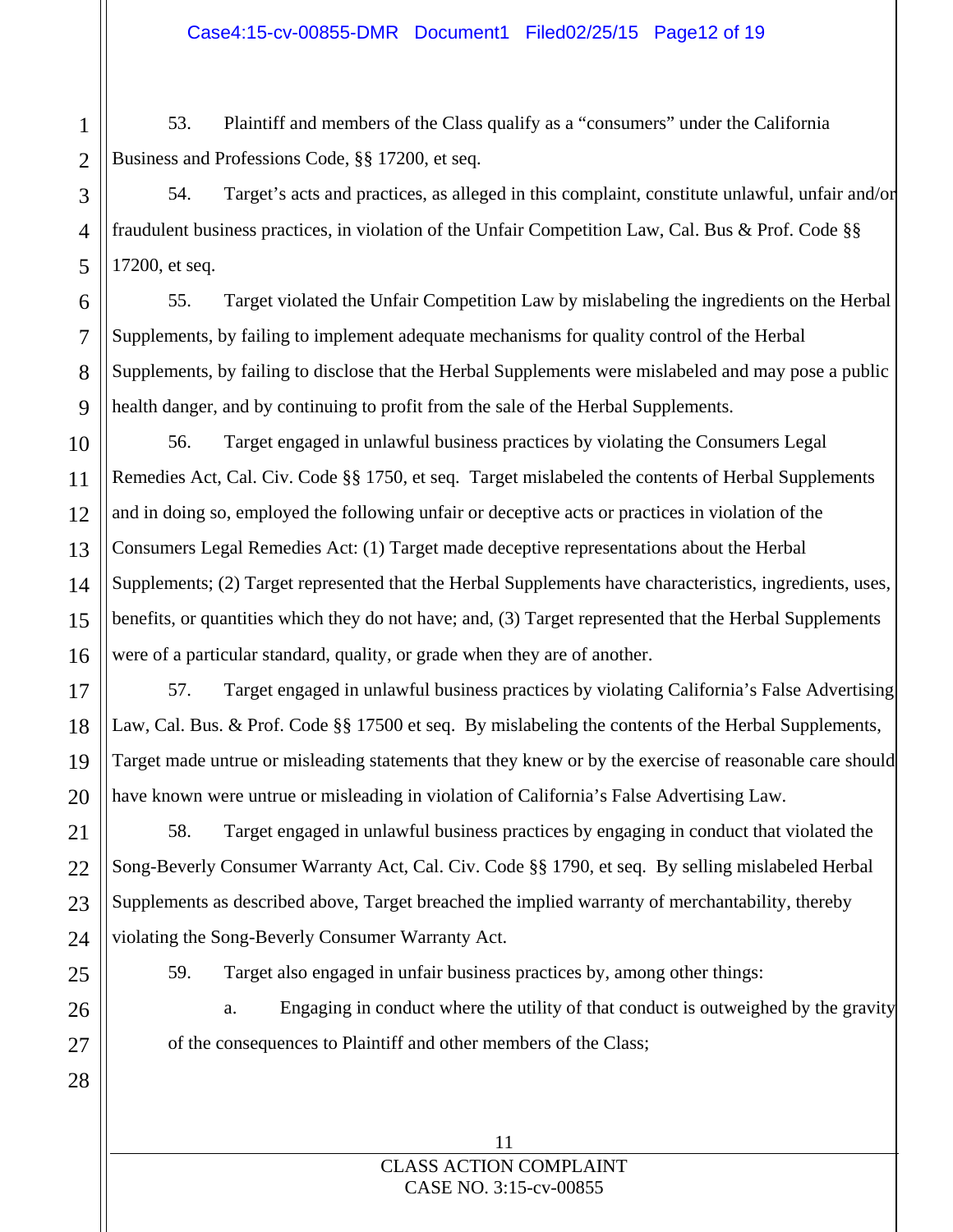b. Engaging in conduct that is immoral, unethical, oppressive, unscrupulous, or substantially injurious to Plaintiff and the other members of the Class; and,

c. Engaging in conduct that violates the policies underlying the Consumers Legal Remedies Act—to protect consumers from unfair or deceptive business practices.

60. Target engaged in fraudulent business practices by engaging in conduct that was and is likely to deceive a reasonable consumer.

61. As a direct and proximate result of Target's unlawful, unfair, and fraudulent business practices as alleged above, Plaintiff and Class members have suffered injury in fact and lost money or property, because they purchased Target "up & up" Herbal Supplements that they otherwise would not have, and because the Herbal Supplements are valueless and potentially hazardous to Plaintiff and Class members' health. Meanwhile, Target has generated more revenue than it otherwise would have and charged inflated prices for valueless products, unjustly enriching itself.

62. Plaintiff and Class members are entitled to equitable relief, including restitutionary disgorgement of all profits accruing to Defendants because of their unlawful, unfair, fraudulent, and deceptive practices; attorney's fees and costs; declaratory relief; and a permanent injunction enjoining Defendants from their unlawful, unfair, fraudulent, and deceitful activity.

# **SECOND CAUSE OF ACTION**

# **(For False Advertising under Business and Professions Code §§ 17500, et seq***.***)**

63. Plaintiff, on behalf of herself and the Class, realleges as if fully set forth, each and every allegation set forth above.

64. Plaintiff and members of the Class qualify as "consumers" under the California Business and Professions Code, §§ 17500, et seq*.*

65. Target's acts and practices, as alleged in this complaint, constitute untrue and misleading statements, issued in violation of the False Advertising Law, Cal. Bus & Prof. Code §§ 17500, et seq.

66. Target violated the False Advertising Law by mislabeling Target "up & up" Herbal Supplements. Target (1) advertised that the Herbal Supplements contained the key ingredients Ginkgo biloba, St. John's wort, and valerian root when they did not; (2) failed to disclose contaminants such as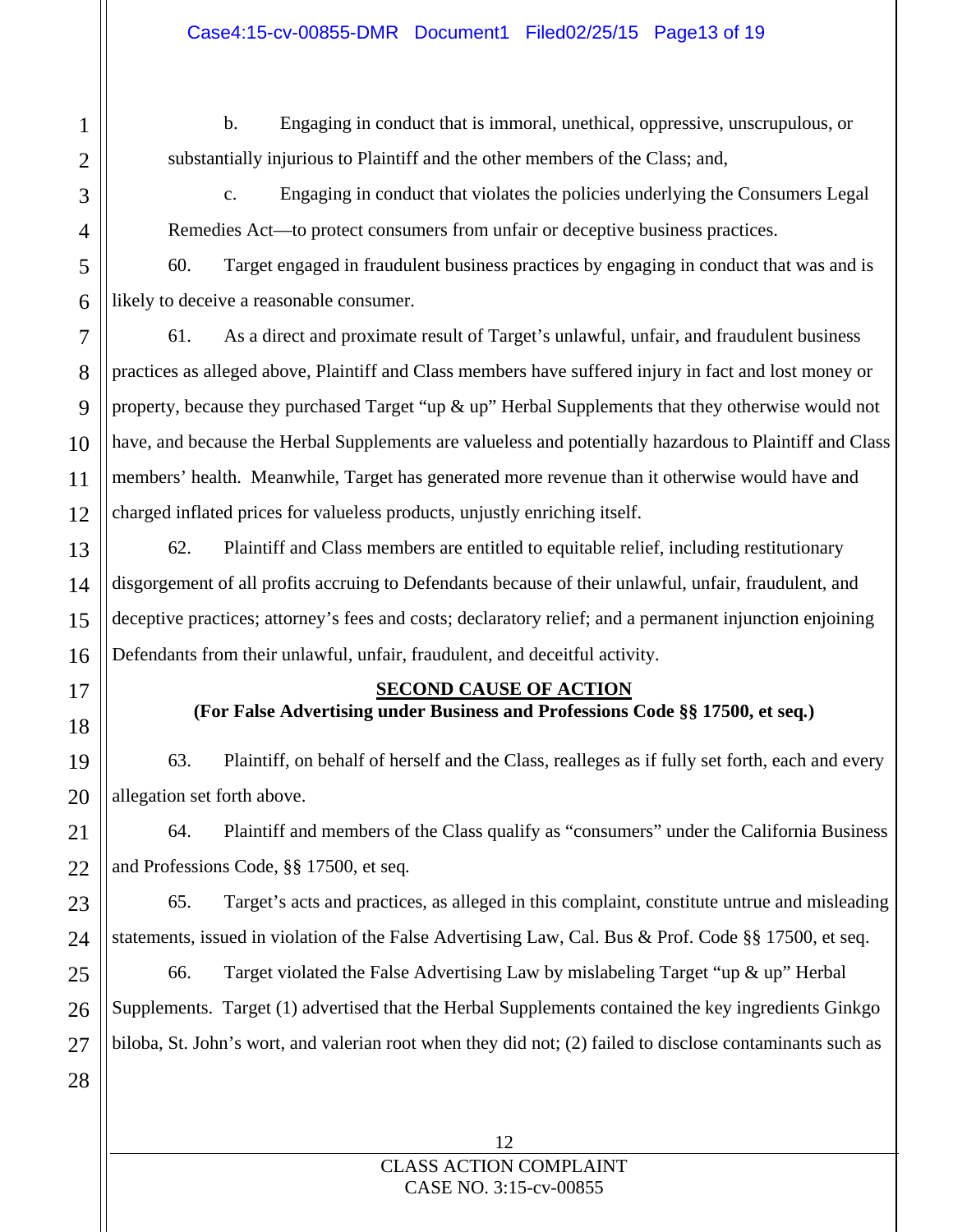garlic, rice, and tropical plants in the Herbal Supplements; and, (3) falsely advertised that the mislabeled Herbal Supplements would cause positive health effects.

67. Target's false advertising, misrepresentations, and material omissions were and are likely to deceive a reasonable consumer.

68. As a direct and proximate result of Target's false advertising, Plaintiff and Class members have suffered injury in fact and lost money or property, in that they purchased Herbal Supplements when they otherwise would not have. Meanwhile, Target has sold more Herbal supplements than it otherwise would have, unjustly enriching itself.

69. Plaintiff and Class members are entitled to equitable relief, including restitution of all amounts paid for the Herbal Supplements, restitutionary disgorgement of all profits accruing to Defendants because of their unfair and fraudulent practices, attorney's fees and costs, declaratory relief, and a permanent injunction enjoining Defendants from their unfair and fraudulent activity.

# 13

1

2

3

4

5

6

7

8

9

10

11

12

14

15

16

17

18

19

20

21

22

23

25

26

27

28

# **THIRD CAUSE OF ACTION**

**(For Violation of the Consumers Legal Remedies Act, Cal. Civ. Code §§ 1750, et seq***.***)** 

70. Plaintiff, on behalf of herself and the Class, realleges as if fully set forth, each and every allegation set forth herein.

71. Each Defendant is a "person" within the meaning of Civil Code §§ 1761(c) and 1770, and provided "goods" within the meaning of Civil Code §§ 1761(a) and 1770.

72. Plaintiff and members of the Class are "consumers" within the meaning of Civil Code §§ 1761(d) and 1770, and each has engaged in a "transaction" within the meaning of Civil Code §§ 1761(e) and 1770.

24 73. Target's acts and practices, as alleged in this complaint, violate the Consumers Legal Remedies Act, Cal. Civ. Code §§ 1750, et seq. because, by mislabeling the Target "up & up" Herbal Supplements, failing to implement adequate mechanisms for quality control, and engaging in the other conduct alleged herein Target engaged in several of the "proscribed practices" enumerated in Cal. Civ. Code § 1770. Specifically, Target (1) made deceptive representations about the Herbal Supplements; (2) represented that the Herbal Supplements had characteristics, ingredients, uses, benefits, or quantities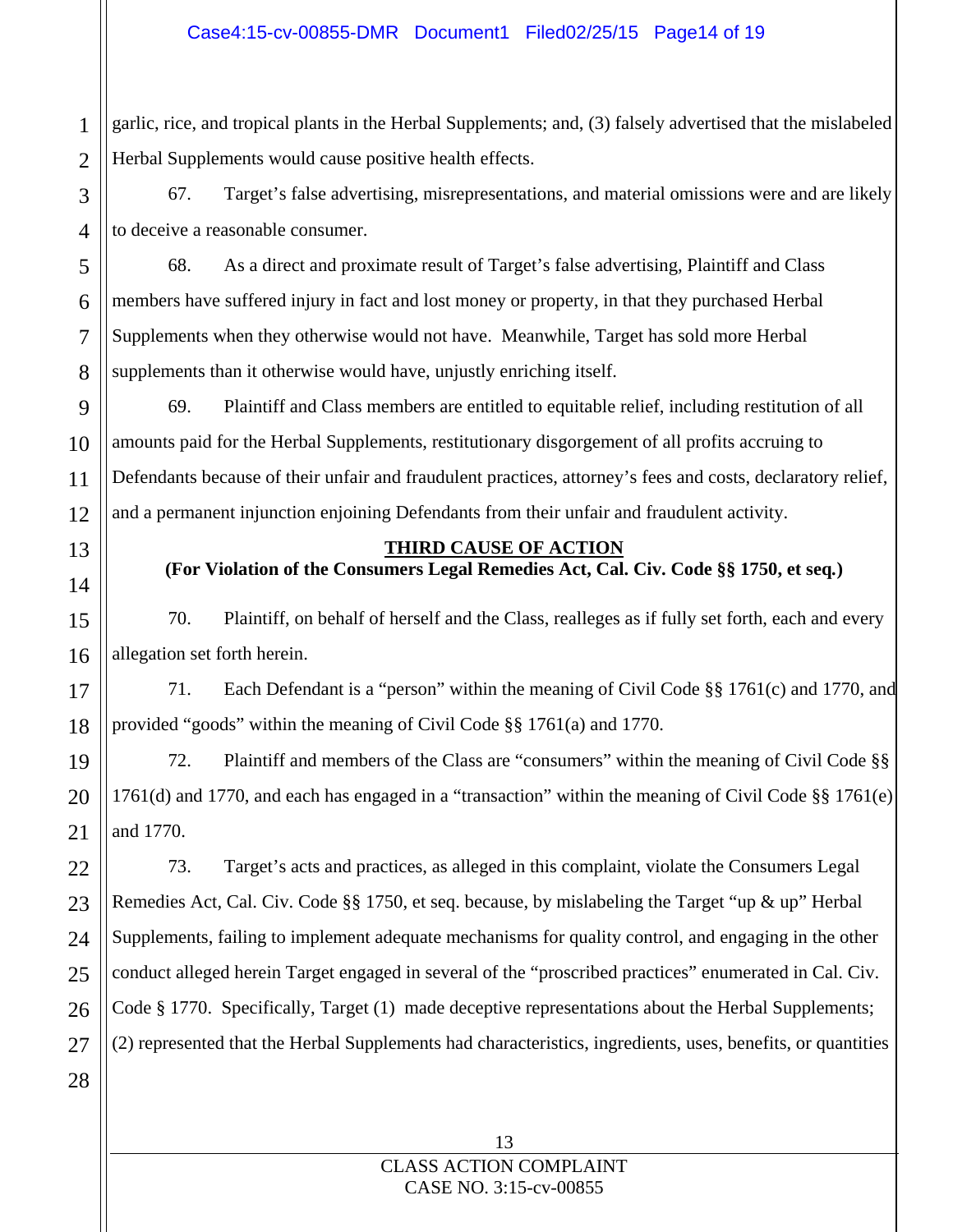which they do not have; and, (3) represented that the Herbal Supplements were of a particular standard, quality, or grade when they are of another.

74. As a direct and proximate result of Target's unlawful, deceptive, and fraudulent business practices as alleged herein, Plaintiff and Class members have suffered injury in fact and lost money or property, in that they purchased Target "up & up" Herbal Supplements that they otherwise would not have, and because the Herbal Supplements are valueless and potentially hazardous to Plaintiff and Class members' health. Meanwhile, Target has generated more revenue than it otherwise would have and charged inflated prices for valueless products, unjustly enriching itself.

75. Plaintiff and Class members are entitled to equitable relief, including restitutionary disgorgement of all profits accruing to Target because of their unlawful, unfair, fraudulent, and deceptive practices, attorney's fees and costs, declaratory relief, and a permanent injunction enjoining Target from its unlawful, fraudulent, and deceitful activity.

76. Pursuant to the provisions of Cal. Civ. Code § 1782(a), Plaintiff will send a notice letter to Defendants to provide them with the opportunity to correct their business practices. If Defendants do not thereafter correct their business practices, Plaintiff will amend (or seek leave to amend) the complaint to add claims for actual damages under the Consumers Legal Remedies Act.

# **FOURTH CAUSE OF ACTION**

**(For Violation of the Song-Beverly Consumer Warranty Act, Cal. Civ. Code §§ 1790, et seq.)** 

77. Plaintiff, on behalf of herself and the Class, realleges as if fully set forth, each and every allegation set forth herein.

78. Target "up & up" Herbal Supplements are "consumer goods" under Cal. Civ. Code §  $1791(a)$ .

79. Plaintiff and Class members are "buyers" or "retail buyers" under Cal. Civ. Code § 1791(b).

80. Defendants are "manufacturers," "distributors," and/or "retail sellers" under Cal. Civ. Code §§ 1791(e), (j), and (l).

81. The implied warranty of merchantability included with each sale of the Herbal Supplements means that Target warranted that such Herbal Supplements (a) would pass without

# 14 CLASS ACTION COMPLAINT CASE NO. 3:15-cv-00855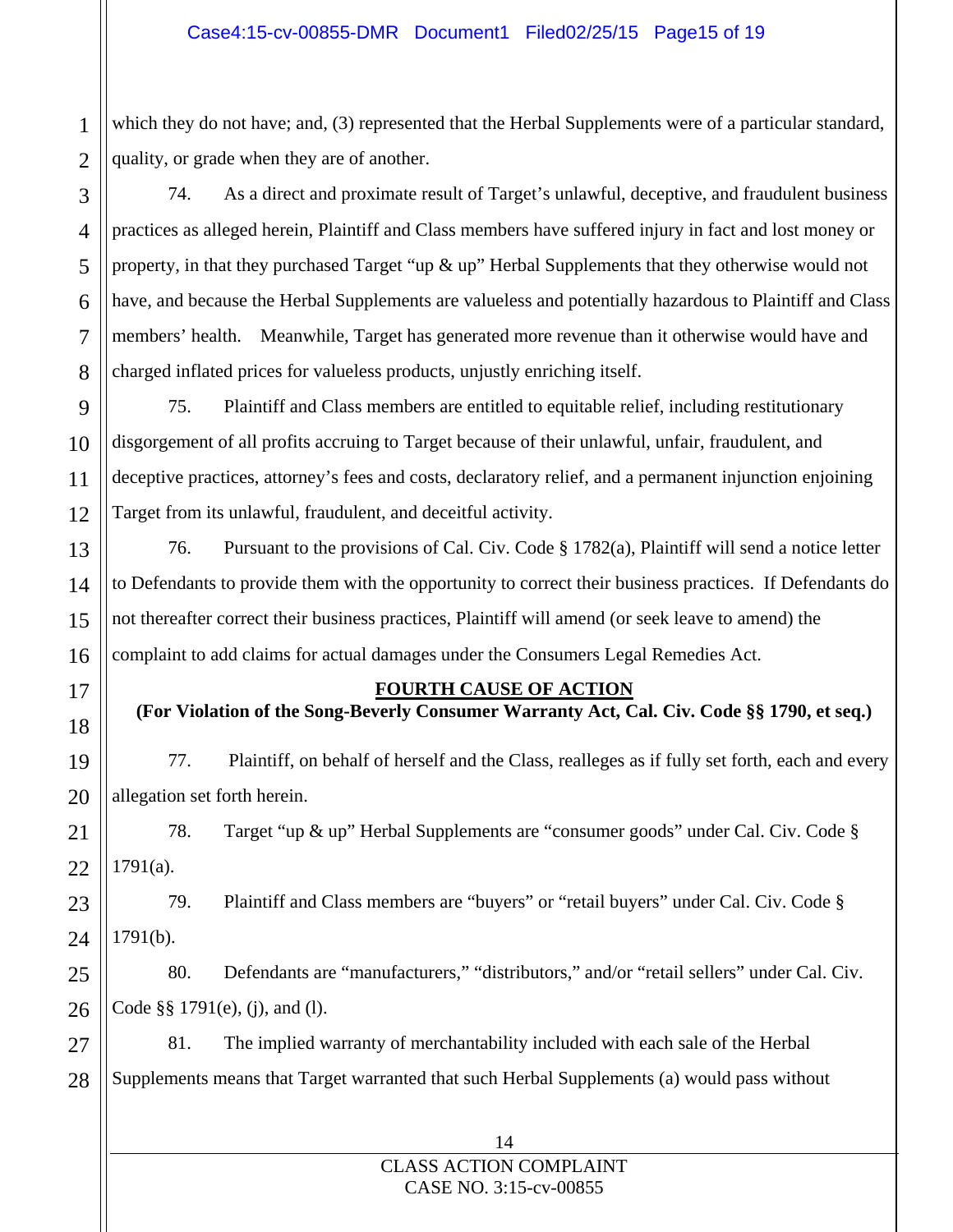objection in the trade under the contract description; (b) were fit for the ordinary purposes for which Herbal Supplements are used; (c) were adequately contained, packaged, and labeled; and, (d) conformed to the promises or affirmations of fact made on the container or label. Cal. Civ. Code § 1791.1(a).

82. The written express warranty included with each sale of Target "up & up" Herbal Supplements warranted that such Herbal Supplements (a) contained the key ingredients Ginkgo biloba, St. John's Wort, and valerian root; and, (2) would result in positive health effects—for example by helping "maintain a healthy emotional balance." Cal. Civ. Code § 1791.2.

83. Target breached the implied warranty of merchantability and thereby violated the Song-Beverly Consumer Warranty Act by the Herbal Supplements in two ways: (1) Target represented that the Herbal Supplements contained key ingredients that they did not; and, (2) Target included—but failed to disclose on the label—contaminants like garlic, rice, and tropical plants in the Herbal Supplements.

84. Target breached an express warranty to Plaintiff and the Class because the Herbal Supplements did not contain the key ingredients, Ginkgo biloba, St. John's Wort, and valerian root and therefore were not capable of delivering the promised positive health effects associated with such key ingredients.

85. Plaintiff and the Class members have been damaged by Target's breach of the implied warranty of merchantability and breach of express warranty and therefore seek damages, other legal and equitable relief, and an award of attorneys' fees, costs, and expenses. Cal. Civ. Code § 1794(a) and (d).

# **FIFTH CAUSE OF ACTION (Negligence)**

86. Plaintiff, on behalf of herself and the Class, realleges as if fully set forth, each and every allegation set forth herein.

87. Target owed Plaintiff and Class members a duty to provide an accurate list of ingredients in its Herbal Supplements, to disclose all contaminants in order to protect against adverse health effects, and to exercise adequate quality control over the Herbal Supplements prior to offering them to the public for purchase. Target also owed Plaintiff and Class members a duty, once they discovered that the Herbal Supplements were mislabeled, to ensure that an appropriate quality control procedure to guard against future mislabeling was developed and immediately implemented.

1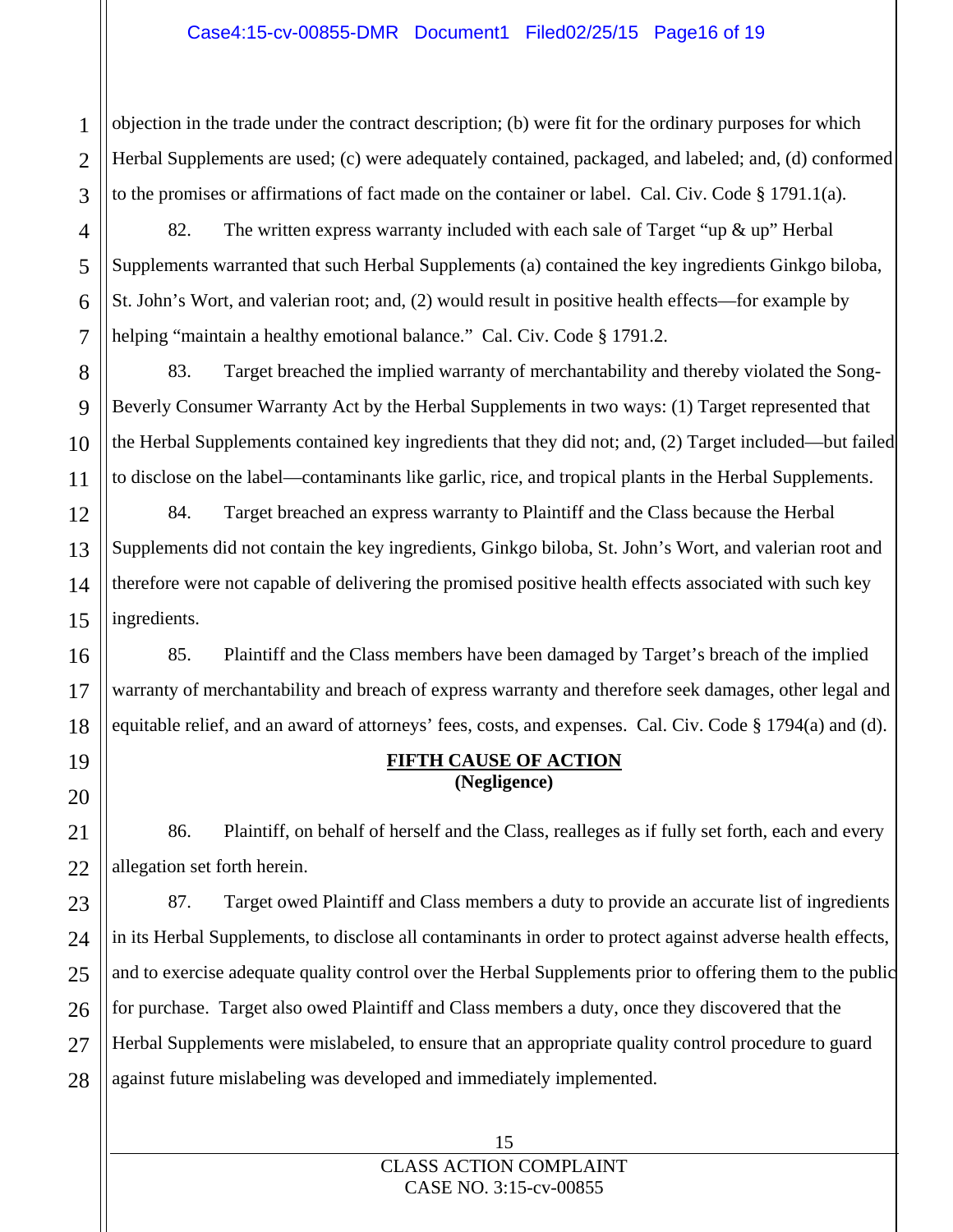88. Target owed a duty to Plaintiff and Class members not to engage in fraudulent or deceptive conduct, including the omission of material information such as (1) the lack of the key ingredients in the Herbal Supplements; and, (2) the presence of undisclosed, potentially hazardous, contaminants in such supplements.

89. Target also owed an independent duty to Plaintiff and Class members to accurately characterize the ingredients, uses, benefits, or quantities of the Herbal Supplements under the Consumers Legal Remedies Act, Cal. Civ. Code. §§ 1750 et. seq.

90. A finding that Target owed a duty to Plaintiff and Class members would not impose a significant burden. Target has the means to accurately apprise the public of the ingredients in its Herbal Supplements by ensuring that adequate quality control mechanisms are in place and followed by affected employees and/or vendors. The cost borne by Target for these efforts is insignificant in light of the public health dangers posed to Plaintiff and Class members by the failure to take steps toward ensuring that consumers are apprised of the ingredients in the Herbal Supplements they purchase.

91. As recently established by the testing commissioned by the New York Attorney General, Target mislabeled the ingredients on the Herbal Supplements by: (1) failing to disclose that there were no traces of the key ingredient in the Herbal Supplements; and, (2) failing to disclose certain contaminants that adulterated the Herbal Supplements. In doing so, Target departed from the reasonable standard of care and breached their duties to Plaintiff and other purchasers of the Herbal Supplements.

92. As a direct, reasonably foreseeable, and proximate result of Target's failure to exercise reasonable care, provide accurate label information, disclose all contaminants, exercise adequate quality control, and characterize the ingredients, uses, benefits, or quantities of the Herbal Supplements in an accurate manner, Plaintiff and Class members have suffered damages because they spent more money on Herbal Supplements than they otherwise would have.

93. Plaintiff and Class members could not have prevented these damages through the exercise of reasonable diligence. Neither Plaintiff nor other Class members contributed to Target's mislabeling of the Herbal Supplements.

94. Plaintiff and Class members seek to recover their damages caused by Target.

1

2

3

4

5

6

7

8

9

10

11

12

13

14

15

16 CLASS ACTION COMPLAINT CASE NO. 3:15-cv-00855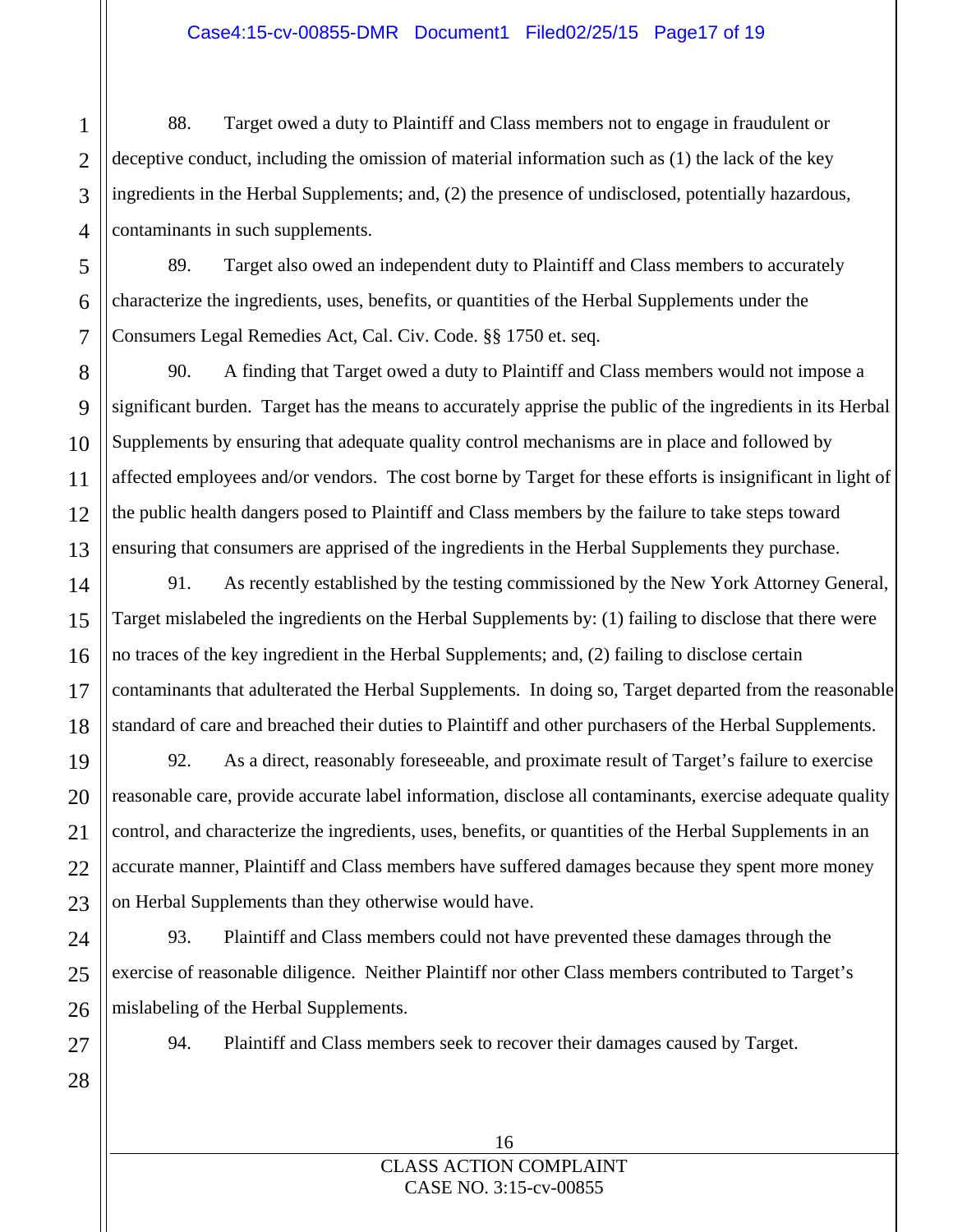Ш

| $\mathbf 1$    | <b>JURY DEMAND</b>                                                                              |  |  |  |  |  |  |  |
|----------------|-------------------------------------------------------------------------------------------------|--|--|--|--|--|--|--|
| $\overline{2}$ | Plaintiff demands a trial by jury.                                                              |  |  |  |  |  |  |  |
| 3              | <b>PRAYER FOR RELIEF</b>                                                                        |  |  |  |  |  |  |  |
| $\overline{4}$ | WHEREFORE, Plaintiff, individually and on behalf of the Class, prays for judgment as follows:   |  |  |  |  |  |  |  |
| 5              | For an order certifying the Class and appointing Plaintiff and her counsel to<br>a.             |  |  |  |  |  |  |  |
| 6              | represent the Class;                                                                            |  |  |  |  |  |  |  |
| 7              | $\mathbf b$ .<br>For an order awarding Plaintiff and the members of the Class monetary damages; |  |  |  |  |  |  |  |
| 8              | For an order awarding Plaintiff and Class members restitution, disgorgement, or<br>c.           |  |  |  |  |  |  |  |
| 9              | other equitable relief as the Court deems proper;                                               |  |  |  |  |  |  |  |
| 10             | d.<br>For an order enjoining Defendants from continuing to engage in unlawful                   |  |  |  |  |  |  |  |
| 11             | business practices as alleged herein and ordering Defendants to engage in corrective action;    |  |  |  |  |  |  |  |
| 12             | For an order awarding Plaintiff and the members of the Class pre-judgment and<br>e.             |  |  |  |  |  |  |  |
| 13             | post-judgment interest;                                                                         |  |  |  |  |  |  |  |
| 14             | f.<br>For an order awarding Plaintiff and the members of the Class reasonable                   |  |  |  |  |  |  |  |
| 15             | attorney's fees and costs of suit, including expert witness fees; and                           |  |  |  |  |  |  |  |
| 16             | For an order awarding such other and further relief as this Court may deem just<br>g.           |  |  |  |  |  |  |  |
| 17             | and proper.                                                                                     |  |  |  |  |  |  |  |
| 18             |                                                                                                 |  |  |  |  |  |  |  |
| 19             | DATED: February 25, 2015<br>Respectfully submitted,                                             |  |  |  |  |  |  |  |
| 20             | <b>GIRARD GIBBS LLP</b>                                                                         |  |  |  |  |  |  |  |
| 21             |                                                                                                 |  |  |  |  |  |  |  |
| 22             | By: /s/ Daniel C. Girard<br>Daniel C. Girard                                                    |  |  |  |  |  |  |  |
| 23             | Daniel C. Girard                                                                                |  |  |  |  |  |  |  |
| 24             | Eric H. Gibbs                                                                                   |  |  |  |  |  |  |  |
| 25             | Adam E. Polk<br>601 California Street, 14th Floor                                               |  |  |  |  |  |  |  |
| 26             | San Francisco, California 94104                                                                 |  |  |  |  |  |  |  |
| 27             | Telephone: (415) 981-4800<br>Facsimile: (415) 981-4846                                          |  |  |  |  |  |  |  |
| 28             | Email: dcg@girardgibbs.com<br>Email: ehg@girardgibbs.com                                        |  |  |  |  |  |  |  |
|                | Email: aep@girardgibbs.com                                                                      |  |  |  |  |  |  |  |
|                | 17                                                                                              |  |  |  |  |  |  |  |
|                | <b>CLASS ACTION COMPLAINT</b><br>CASE NO. 3:15-cv-00855                                         |  |  |  |  |  |  |  |
|                |                                                                                                 |  |  |  |  |  |  |  |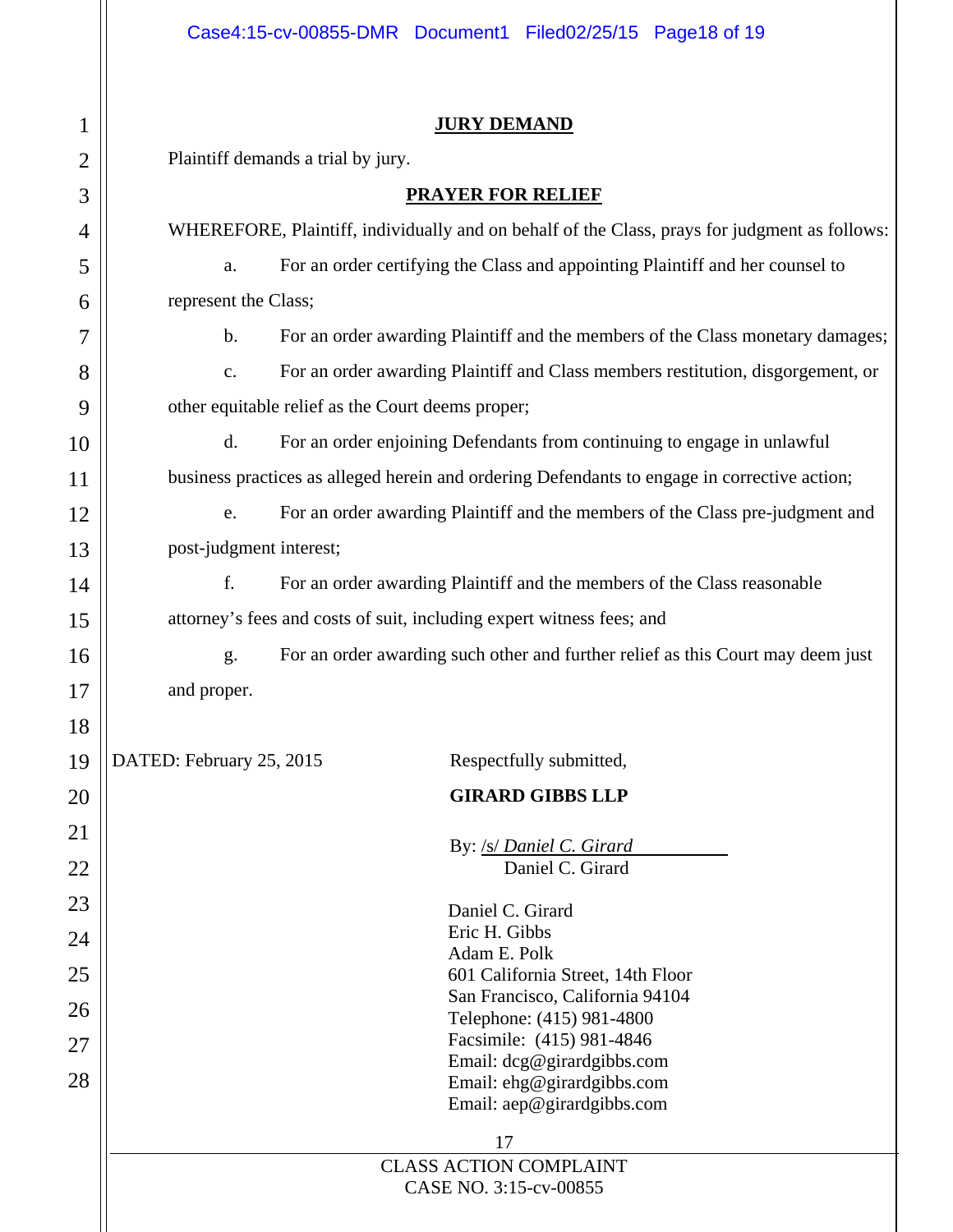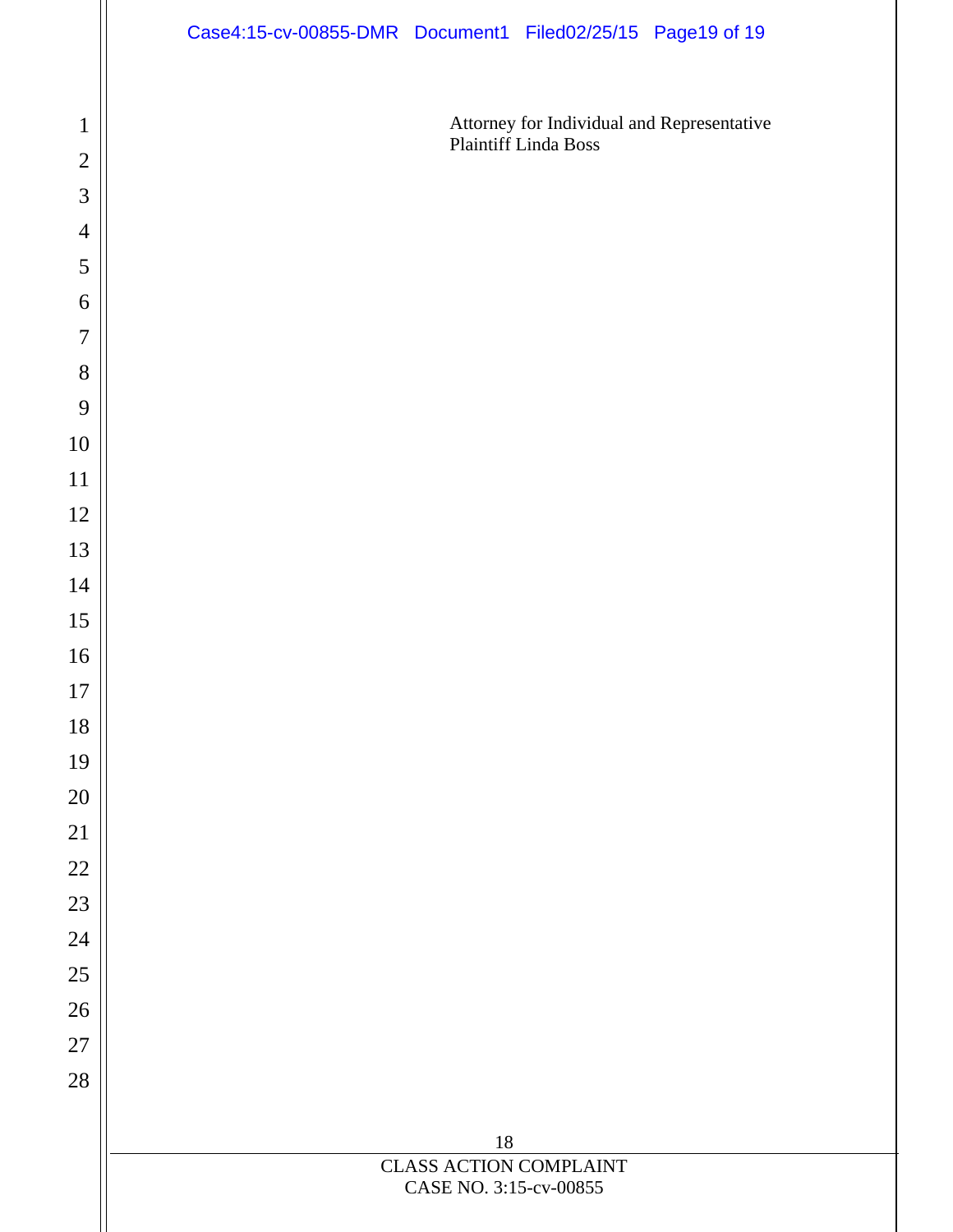# **EXHIBIT 1**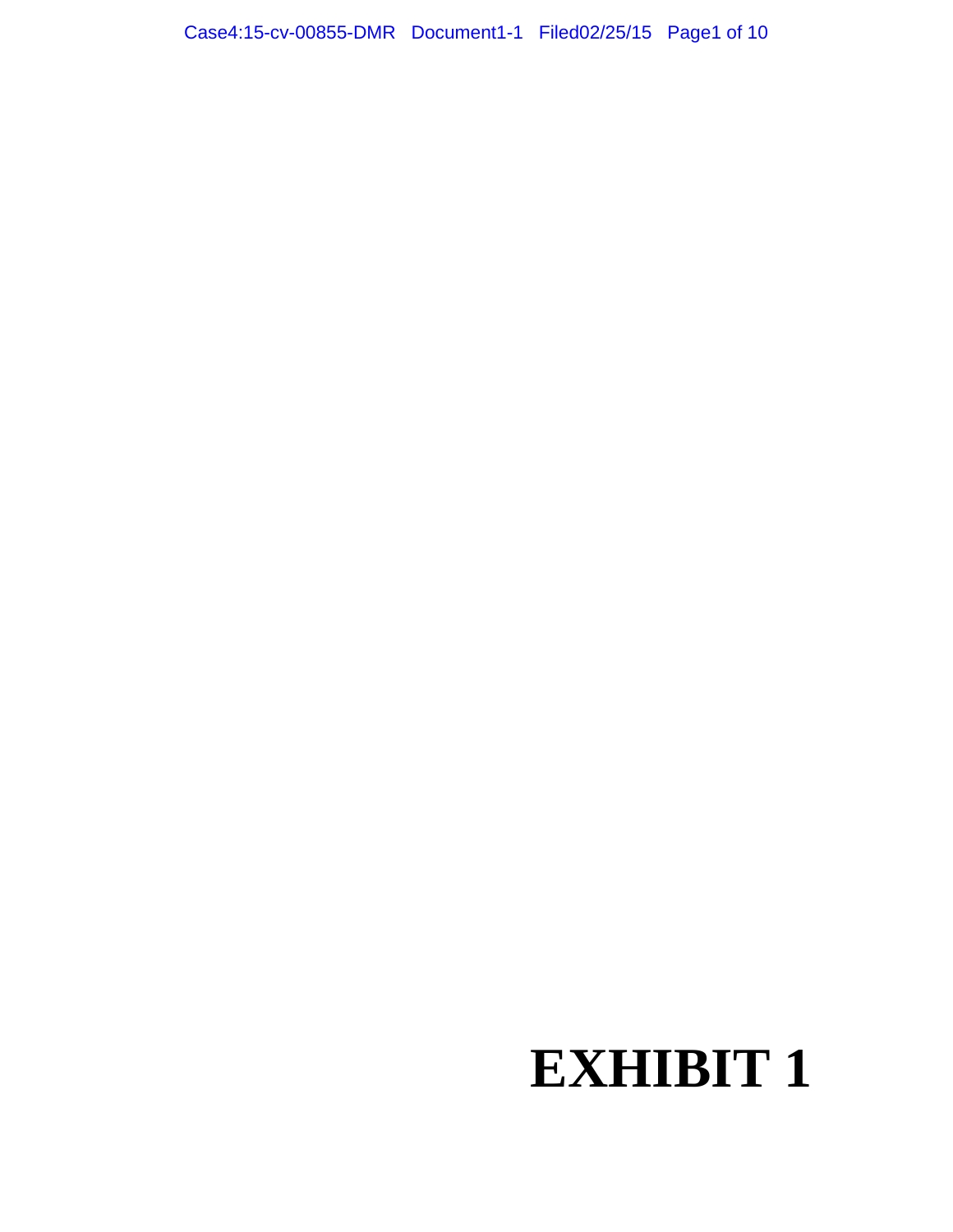View [Label](www.dsld.nlm.nih.gov/dsld/docs/20197.pdf) [Print](javascript: void window.print();) [Report](mailto:ODSComments@mail.nih.gov?subject=DSLD%20error%20report&body=Your%20feedback%20is%20important%20to%20us,%20especially%20during%20the%20development%20and%20beta%20testing%20of%20this%20site.%0D%0APlease%20let%20us%20know%20the%20details%20of%20the%20error%3A%0D%0A%0D%0A%0D%0A%0D%0AReporting%20on%3A%20%20http%3A%2F%2Flocalhost%3A8080%2Fdsld%2F%2FprdInfo.jsp%3Fdb%3Dadsld%26id%3D20197%0D%0AReferred%20from%3A%20%20http%3A%2F%2Fwww.dsld.nlm.nih.gov%2Fdsld%2FprdDSF.jsp%3Fdb%3Dadsld%26id%3D20197%0D%0ADSLD%20Version%205.9.2%20-%20December%202014%20-%20Rev%201005%20(6172048a41d0)%20-%20TRF14_1125%0D%0ASESSION%3A%2023163FB210A941F5C1D3B9EC2A91E257) Error

# up&up(TM) - st. john's wort 300 mg

The information provided about this dietary supplement product is a complete representation of the manufacturer's label contents on the date that the data was entered on May 24, 2013. The DSLD includes all information available on the product label. "NP" indicates that the information is "not provided on label". NP does not imply that a product label is lacking information required by the U.S. Government.

|                                                       | Download                                                                                 |
|-------------------------------------------------------|------------------------------------------------------------------------------------------|
| <b>General Information</b>                            |                                                                                          |
| <b>DSLD ID:</b>                                       | 20197                                                                                    |
| <b>Product Name:</b>                                  | up&up(TM) - st. john's wort 300 mg                                                       |
| <b>Brand:</b><br>-----------------                    | up&up(TM)<br>Products by this Brand                                                      |
| <b>Product Trademark/</b><br><b>Copyright Symbol:</b> | <b>TM</b>                                                                                |
| SKU:<br><del>.</del>                                  | 0 70030 62522 1                                                                          |
| <b>Outer Packaging:</b>                               | Not Present                                                                              |
| <b>Statement of Identity:</b>                         | DIETARY SUPPLEMENT                                                                       |
| <b>Serving Information</b>                            |                                                                                          |
| <b>Serving Size:</b>                                  | $1.0$ Caplet(s)                                                                          |
| <b>Suggested Use:</b>                                 | Suggested Use: As a dietary supplement for adults, take one caplet<br>three times daily. |
| <b>Net Contents Quantity:</b>                         | $120.0$ Caplet(s)                                                                        |
| <b>Tracking Information</b>                           |                                                                                          |
| Date - Entered into DSLD:                             | May 24, 2013                                                                             |

not provided on label NP

 $\bar{a}$  Download

*Back to Top*

PDF documents are best viewed with the free [Adobe®](http://get.adobe.com/reader/otherversions/) Reader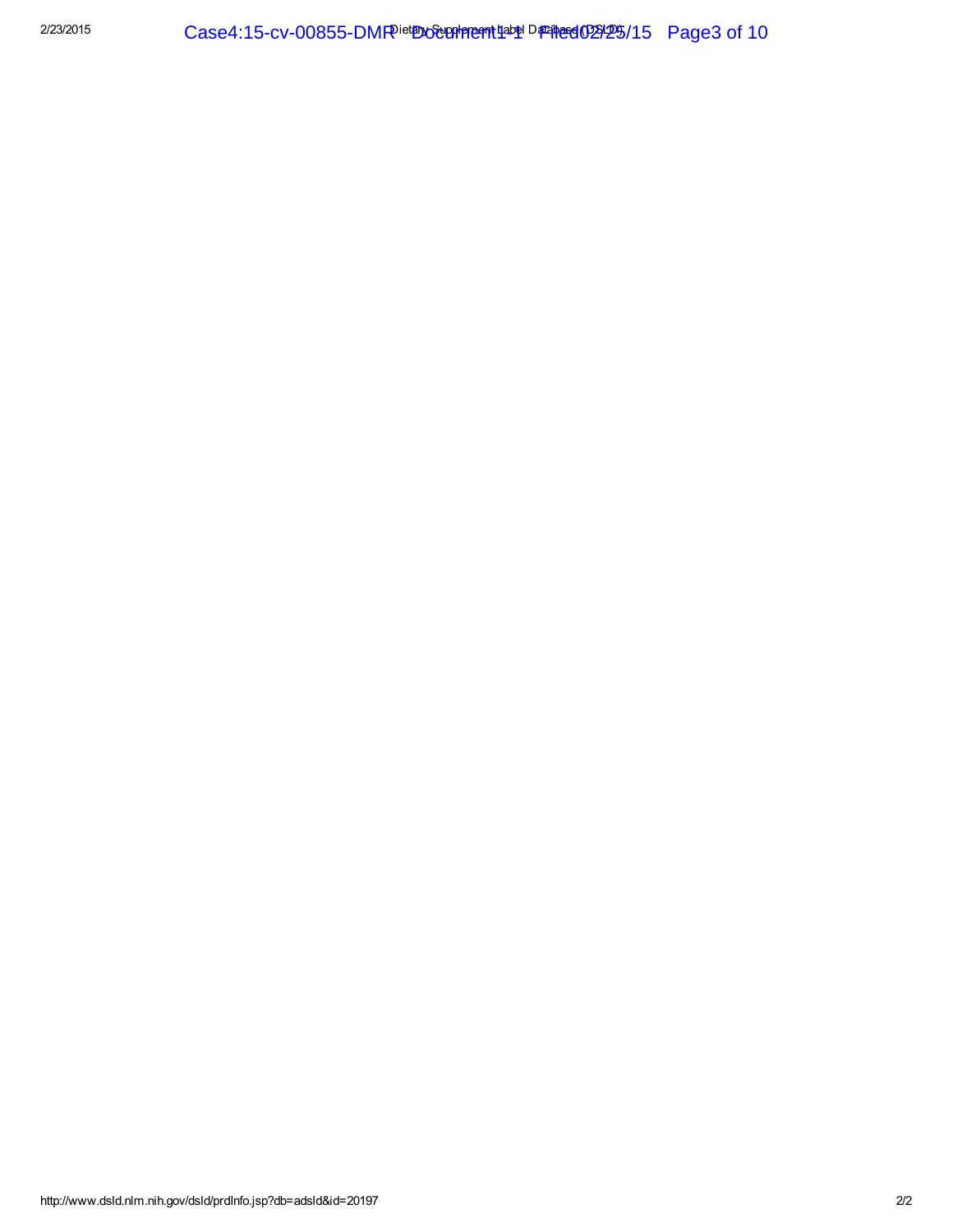View [Label](www.dsld.nlm.nih.gov/dsld/docs/20197.pdf) [Print](javascript: void window.print();) [Report](mailto:ODSComments@mail.nih.gov?subject=DSLD%20error%20report&body=Your%20feedback%20is%20important%20to%20us,%20especially%20during%20the%20development%20and%20beta%20testing%20of%20this%20site.%0D%0APlease%20let%20us%20know%20the%20details%20of%20the%20error%3A%0D%0A%0D%0A%0D%0A%0D%0AReporting%20on%3A%20%20http%3A%2F%2Flocalhost%3A8080%2Fdsld%2F%2FprdStatements.jsp%3Fdb%3Dadsld%26id%3D20197%0D%0AReferred%20from%3A%20%20http%3A%2F%2Fwww.dsld.nlm.nih.gov%2Fdsld%2FprdDSF.jsp%3Fdb%3Dadsld%26id%3D20197%0D%0ADSLD%20Version%205.9.2%20-%20December%202014%20-%20Rev%201005%20(6172048a41d0)%20-%20TRF14_1125%0D%0ASESSION%3A%2023163FB210A941F5C1D3B9EC2A91E257) Error

# up&up(TM) - st. john's wort 300 mg

The information provided about this dietary supplement product is a complete representation of the manufacturer's label contents on the date that the data was entered on May 24, 2013. The DSLD includes all information available on the product label. "NP" indicates that the information is "not provided on label". NP does not imply that a product label is lacking information required by the U.S. Government.

| $\bar{I}$ Download                                                                                                                                                                   |
|--------------------------------------------------------------------------------------------------------------------------------------------------------------------------------------|
| $\sqrt{2}$<br>Attributes, including intended target group(s)                                                                                                                         |
| Dairy Free                                                                                                                                                                           |
| Gluten Free                                                                                                                                                                          |
| Sugar Free                                                                                                                                                                           |
| Adult (18 - 50 Years)                                                                                                                                                                |
| Brand Intellectual Property (IP) Statement Information <sup>[2]</sup>                                                                                                                |
| (C) 2012 Target Brands, Inc.                                                                                                                                                         |
| FDA Disclaimer Statement <sup>[7]</sup>                                                                                                                                              |
| These statements have not been evaluated by the Food and Drug Administration. This product is not<br>intended to diagnose, treat, cure, or prevent any disease.                      |
| FDA Statement of Identity <sup>[7]</sup>                                                                                                                                             |
| DIETARY SUPPLEMENT                                                                                                                                                                   |
| Formulation <sup>[?]</sup>                                                                                                                                                           |
| This formula is standardized to contain 0.3% hypericin.                                                                                                                              |
| <b>GLUTEN FREE</b>                                                                                                                                                                   |
| No yeast, wheat, gluten, milk or milk derivatives, lactose, sugar, preservatives, soy, artificial color,<br>artificial flavor.                                                       |
| Other <sup>[?]</sup>                                                                                                                                                                 |
| 094 02 2194 ID482463                                                                                                                                                                 |
| <b>ACTUAL SIZE</b>                                                                                                                                                                   |
| BALANCE** St. john's wort helps maintain a healthy emotional balance.**                                                                                                              |
| EXP10/15 3AN1408: 2F976 UW F1                                                                                                                                                        |
| helps support a positive mood**                                                                                                                                                      |
| standardized extract                                                                                                                                                                 |
| Used as a supplement, st. john's wort helps support a positive mood.**                                                                                                               |
| Precautions <sup>[?]</sup>                                                                                                                                                           |
| Limit exposure to natural or artificial sunlight as St. John's Wort may cause skin to be extra<br>sensitive to sunlight. Discontinue use if any adverse or allergic reaction occurs. |
| Keep out of reach of children.                                                                                                                                                       |
| CAUTION: If you take a prescription medication or plan to have surgery, consult a physician before<br>taking this product.                                                           |
| If you are pregnant or nursing a baby, ask a doctor before using this product.                                                                                                       |
| Product Specific Information <sup>[7]</sup>                                                                                                                                          |
| Store at room temperature (59(0)-86(0)F).                                                                                                                                            |
| Seals/Symbols <sup>?</sup>                                                                                                                                                           |
| BALANCE**                                                                                                                                                                            |
| up&up(TM)                                                                                                                                                                            |
| Suggested/Recommended/Usage/Directions <sup>[2]</sup>                                                                                                                                |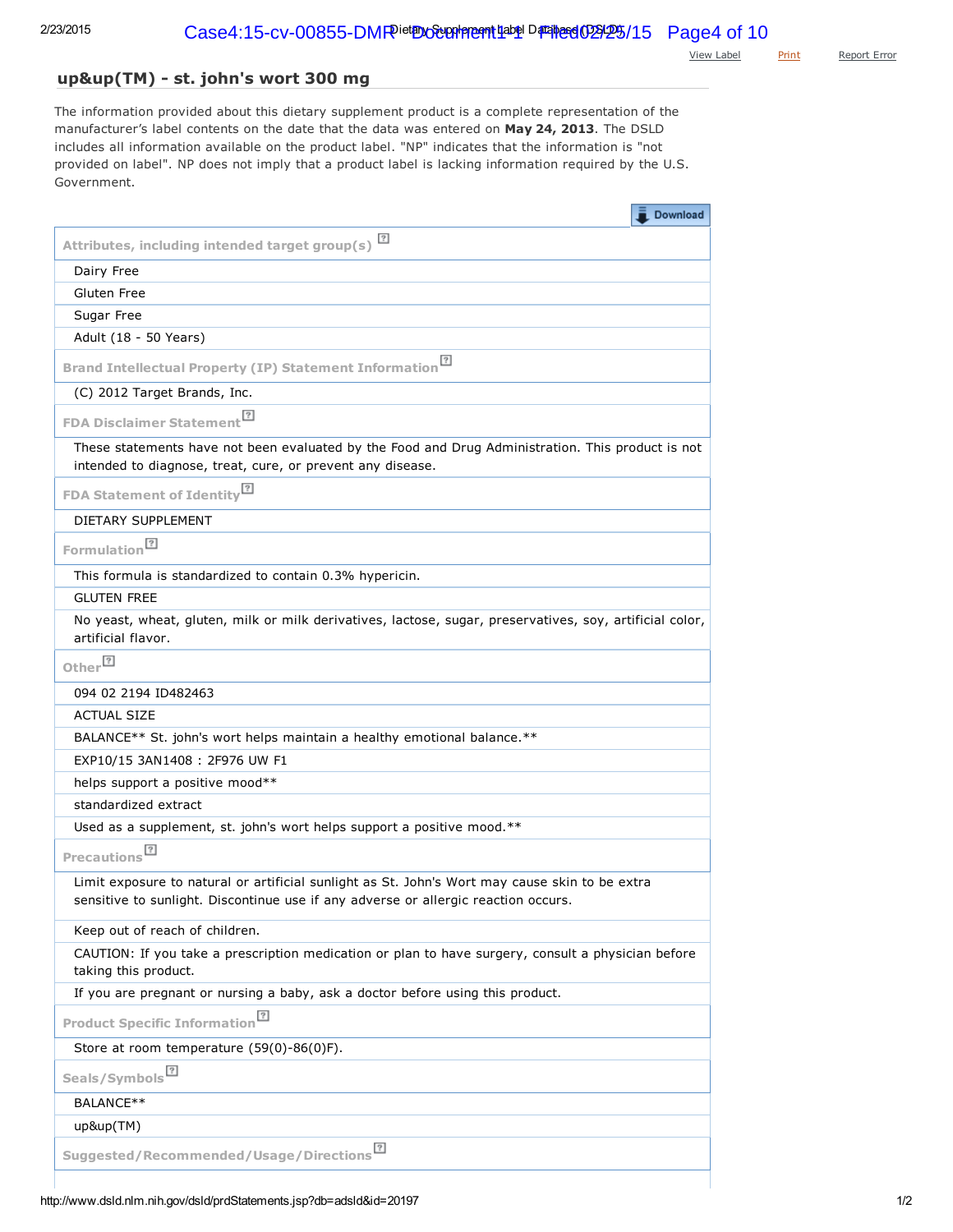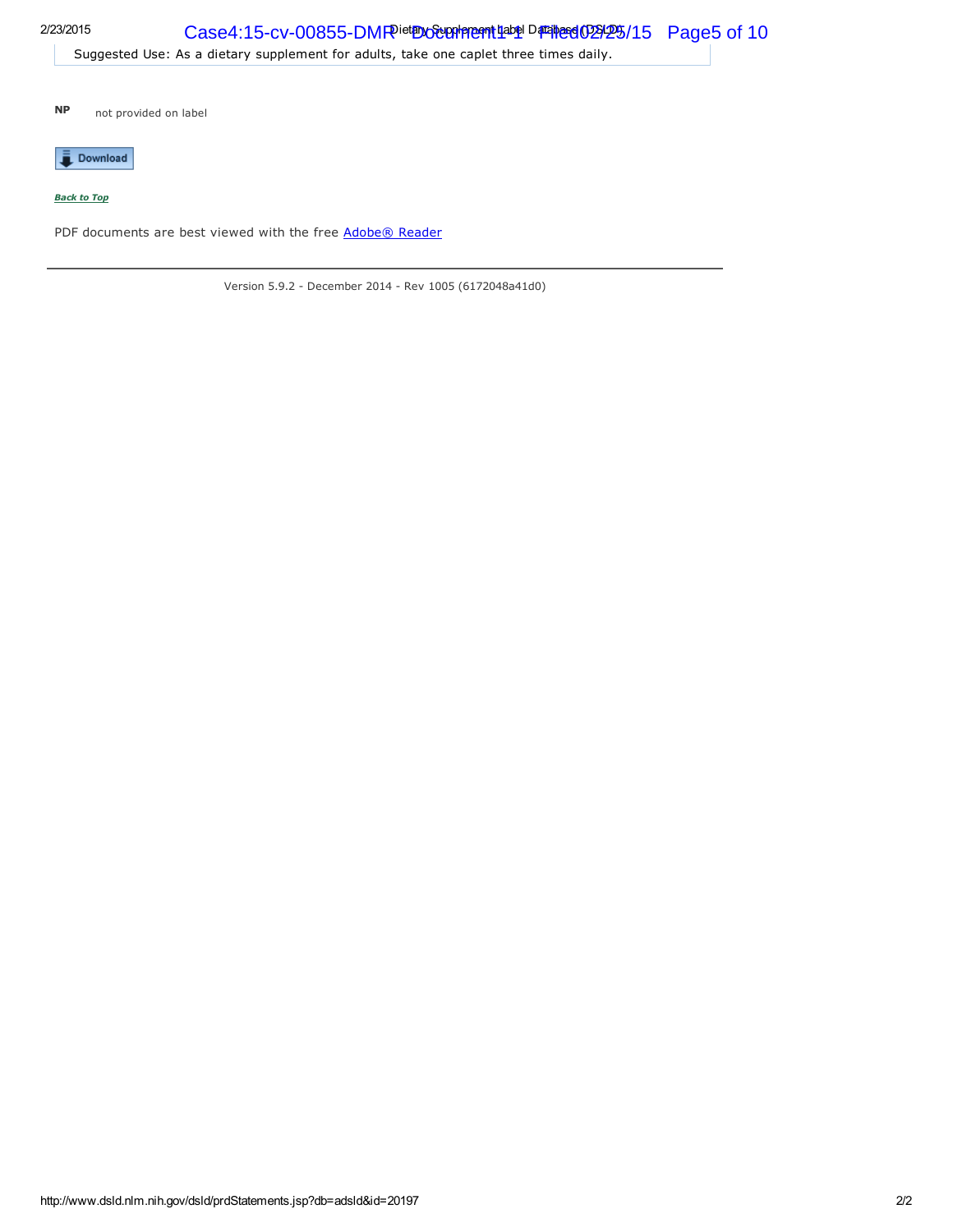View [Label](www.dsld.nlm.nih.gov/dsld/docs/20197.pdf) [Print](javascript: void window.print();) [Report](mailto:ODSComments@mail.nih.gov?subject=DSLD%20error%20report&body=Your%20feedback%20is%20important%20to%20us,%20especially%20during%20the%20development%20and%20beta%20testing%20of%20this%20site.%0D%0APlease%20let%20us%20know%20the%20details%20of%20the%20error%3A%0D%0A%0D%0A%0D%0A%0D%0AReporting%20on%3A%20%20http%3A%2F%2Flocalhost%3A8080%2Fdsld%2F%2FprdDSF.jsp%3Fdb%3Dadsld%26id%3D20197%0D%0AReferred%20from%3A%20%20http%3A%2F%2Fwww.dsld.nlm.nih.gov%2Fdsld%2FprdInfo.jsp%3Fdb%3Dadsld%26id%3D20197%0D%0ADSLD%20Version%205.9.2%20-%20December%202014%20-%20Rev%201005%20(6172048a41d0)%20-%20TRF14_1125%0D%0ASESSION%3A%2023163FB210A941F5C1D3B9EC2A91E257) Error

# up&up(TM) - st. john's wort 300 mg

The information provided about this dietary supplement product is a complete representation of the manufacturer's label contents on the date that the data was entered on May 24, 2013. The DSLD includes all information available on the product label. "NP" indicates that the information is "not provided on label". NP does not imply that a product label is lacking information required by the U.S. Government.

|                                                                                                                                                                                                                |                                                                                       |                                                             |                                            | Download                          |  |  |
|----------------------------------------------------------------------------------------------------------------------------------------------------------------------------------------------------------------|---------------------------------------------------------------------------------------|-------------------------------------------------------------|--------------------------------------------|-----------------------------------|--|--|
| Suggested/Recommended/Usage/Directions:                                                                                                                                                                        |                                                                                       |                                                             |                                            |                                   |  |  |
|                                                                                                                                                                                                                | Suggested Use: As a dietary supplement for adults, take one caplet three times daily. |                                                             |                                            |                                   |  |  |
| Supplement Facts <sup>[?]</sup>                                                                                                                                                                                |                                                                                       |                                                             |                                            |                                   |  |  |
| <b>Serving size: 1.0 Caplet(s)</b><br>藤<br>Calculate<br>Reset<br>Serving(s)<br>▼<br>1<br><b>Servings per Container: 0</b>                                                                                      |                                                                                       |                                                             |                                            |                                   |  |  |
| <b>Dietary Ingredient</b><br>(Synonym/Source)                                                                                                                                                                  |                                                                                       | <b>DSLD</b><br><b>Ingredient</b><br>Categories <sup>?</sup> | <b>Amount Per</b><br>Caplet <sup>[7]</sup> | % Daily<br>Value per<br>Serving   |  |  |
| parts) (Standardized extract)                                                                                                                                                                                  | St. John's Wort (Hypericum perforatum) (aerial                                        |                                                             | 300.0 mg                                   | Daily Value<br>not<br>established |  |  |
| <b>Footnote:</b>                                                                                                                                                                                               | <b>NP</b>                                                                             |                                                             |                                            |                                   |  |  |
| <b>Other Ingredients:</b>                                                                                                                                                                                      |                                                                                       |                                                             |                                            |                                   |  |  |
| Dicalcium Phosphate, Maltodextrin, Microcrystalline Cellulose, Croscarmellose Sodium, Tricalcium<br>Phosphate, Stearic Acid, Magnesium Stearate, Hypromellose, Hydroxypropyl Cellulose, Polyethylene<br>Glycol |                                                                                       |                                                             |                                            |                                   |  |  |

not provided on label NP

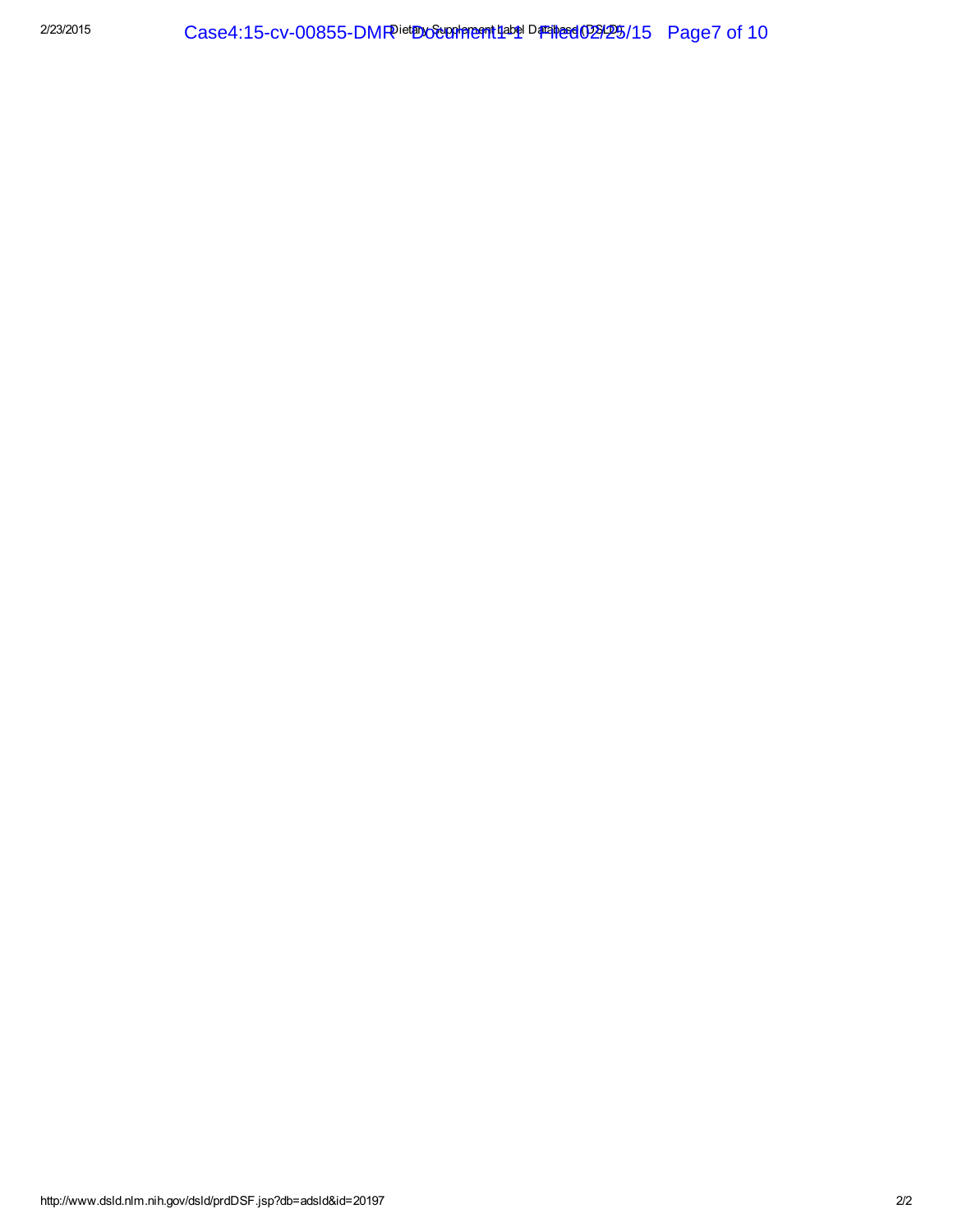View [Label](www.dsld.nlm.nih.gov/dsld/docs/20197.pdf) [Print](javascript: void window.print();) [Report](mailto:ODSComments@mail.nih.gov?subject=DSLD%20error%20report&body=Your%20feedback%20is%20important%20to%20us,%20especially%20during%20the%20development%20and%20beta%20testing%20of%20this%20site.%0D%0APlease%20let%20us%20know%20the%20details%20of%20the%20error%3A%0D%0A%0D%0A%0D%0A%0D%0AReporting%20on%3A%20%20http%3A%2F%2Flocalhost%3A8080%2Fdsld%2F%2FprdContact.jsp%3Fdb%3Dadsld%26id%3D20197%0D%0AReferred%20from%3A%20%20http%3A%2F%2Fwww.dsld.nlm.nih.gov%2Fdsld%2FprdStatements.jsp%3Fdb%3Dadsld%26id%3D20197%0D%0ADSLD%20Version%205.9.2%20-%20December%202014%20-%20Rev%201005%20(6172048a41d0)%20-%20TRF14_1125%0D%0ASESSION%3A%2023163FB210A941F5C1D3B9EC2A91E257) Error

# up&up(TM) - st. john's wort 300 mg

The information provided about this dietary supplement product is a complete representation of the manufacturer's label contents on the date that the data was entered on May 24, 2013. The DSLD includes all information available on the product label. "NP" indicates that the information is "not provided on label". NP does not imply that a product label is lacking information required by the U.S. Government.

|                                                         | Download                                                                                                       |
|---------------------------------------------------------|----------------------------------------------------------------------------------------------------------------|
| 2 <br><b>Distributor</b>                                | <b>Distributed by</b><br><b>Target Corporation</b><br><b>Products by this Contact</b><br>Minneapolis, MN 55403 |
| $\sqrt{2}$<br>Other                                     | Shop<br>Target.com                                                                                             |
| $\overline{\phantom{a}}$ Other $\overline{\phantom{a}}$ | <b>Questions? Call</b><br>1-800-910-6874                                                                       |

### not provided on label NP

# Download

## *Back to Top*

PDF documents are best viewed with the free [Adobe®](http://get.adobe.com/reader/otherversions/) Reader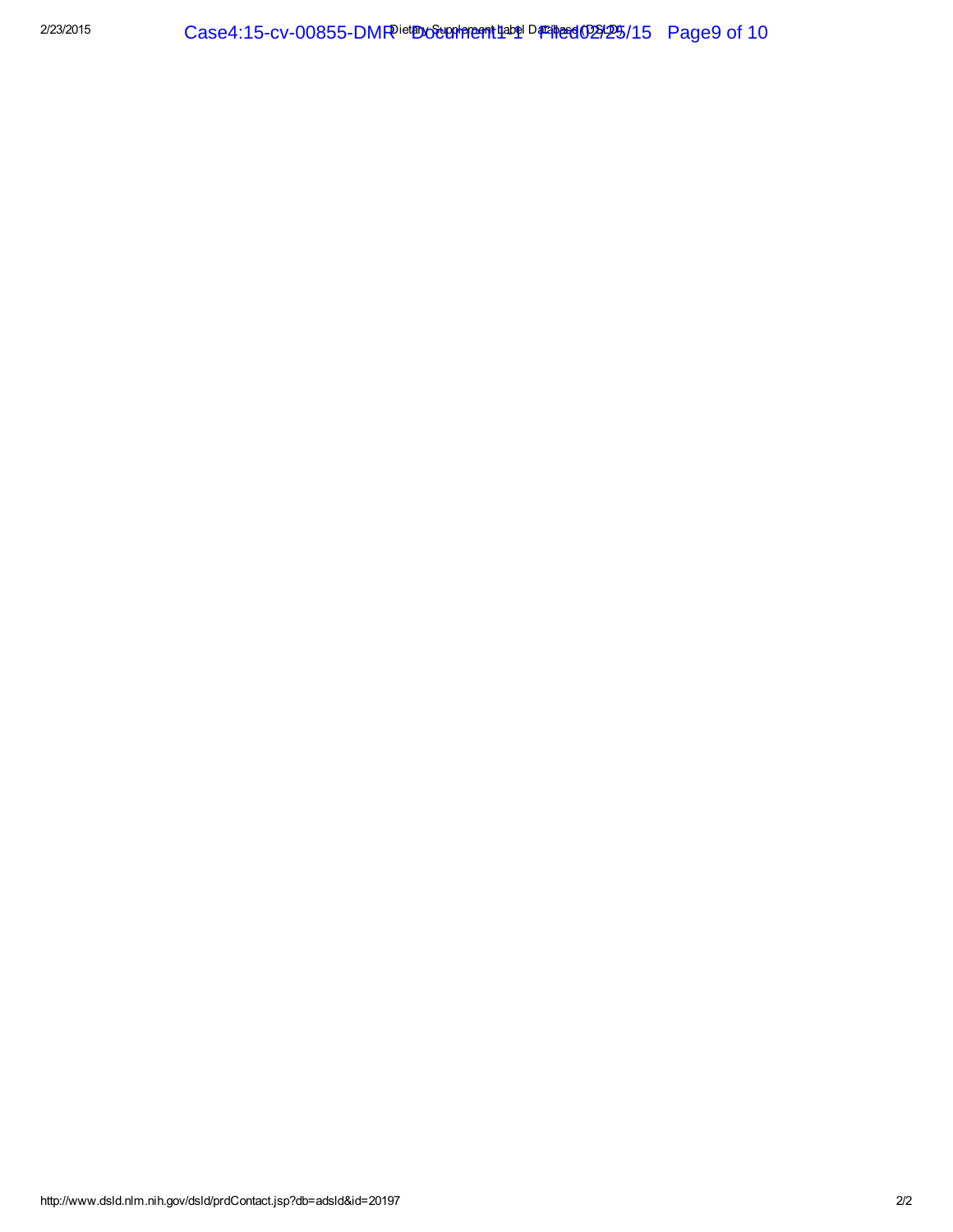

 $\circ$ 

ACTUAL

SIZE





is not intended the evaluated by the Food and Drug Ad product is not intended to diagnose, treat, cure, or prevent any disease.

# st. john's wort

# helps support a positive mo od\*\*



M

CAPLETS





Case4:15-cv-00855-DMR Document1-1 Filed02/25/15 Page10 of 10

No yeast, wheat, gluten, milk or milk cerivatives, lactose, sugar, preservatives, soy, articlial color, artificial flavor.

Questions? Call 1-800-910-6874 094 02 2194 ID482463 Distributed by Target Corporation Minneapolis, MN 55403 02012 Target Brands, Inc. Shop Target.com

# Supplement Serving Size 1 Caplet

# **Amount Per Caplet**

Ist. John's Wort (Hypericum perforatum) (aerial parts) Standardized extract (0.3% hypericin) 300 mg

# \*Daily Value not established.

**OTHER INGREDIENTS: Dicalcium Phosphate, Maltodextrin,** Microcrystalline Cellulose, Croscarmellose Sodium, Tricalcium Phosphate, Stearic Acid, Magnesium Stearate, lypromellose, Hydroxypropyl Cellulose, Polyethylene Glycol.

# GLUTEN FREE

% Daily Value

# BALANCE\*\*

St. john's wort helps maintain a healthy emotional balance. \* \* This formula is standardized to contain 0.3% hypericin. Used as a supplement, st. john's wort helps support a positive mood. \*\*

Suggested Use: As a dietary supplement for adults, take one caplet three times daily.

If you are pregnant or nursing a baby, ask a doctor before using this product.

CAUTION: If you take a prescription medication or plan to have surgery, consult a physician before taking this product. Limit exposure to natural or artificial sunlight as St. John's Wort may cause skin to be extra sensi we to sunlight. Discontinue use if any adverse o allergic reaction occurs.

# Keep out of reach of children.

Store at room temperature  $(59° - 86° F)$ .

"These statements have not been evaluated by the Food and Drug Administration. This product is not<br>intended to diagnose the discussion Intended to diagnose, treat, cure, or **Lexent any disease.** 

**PD**  $0.7$  $250<sup>n</sup>$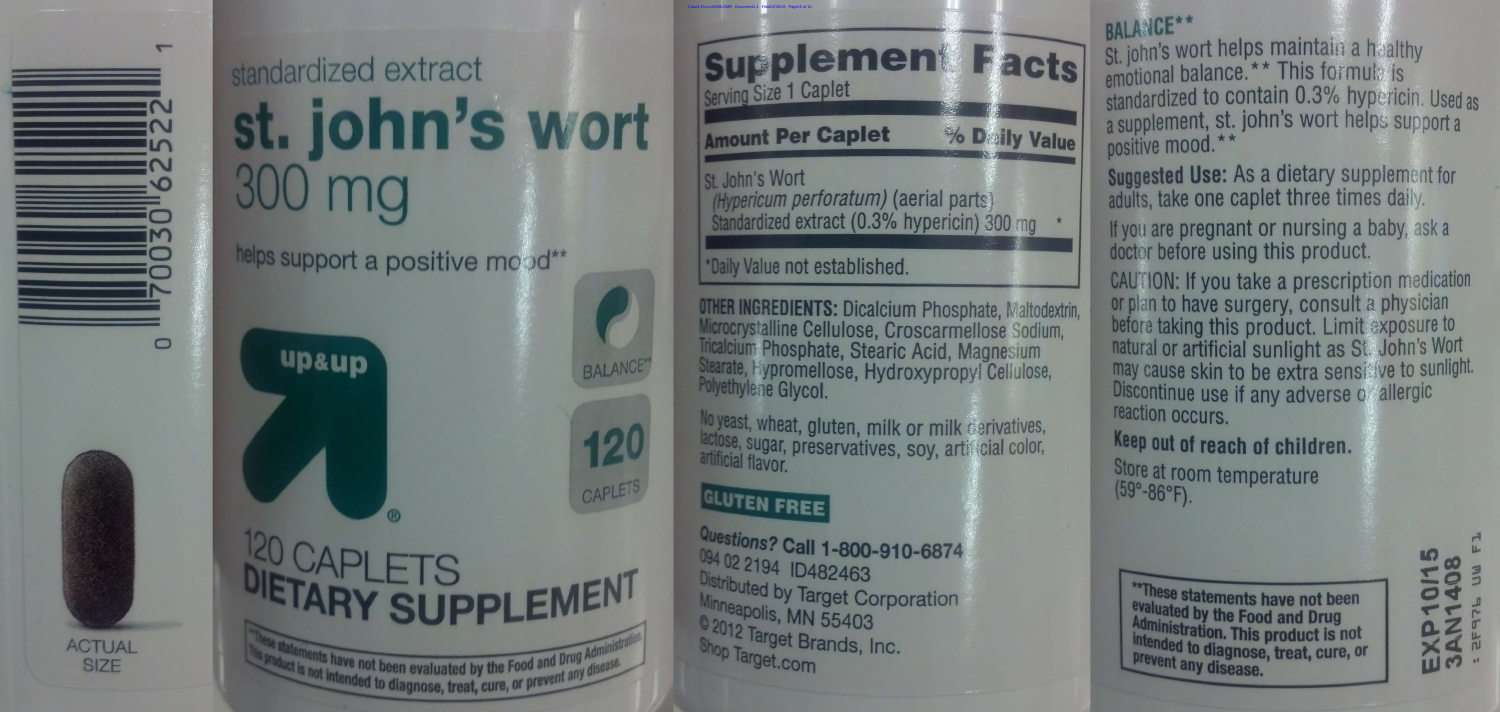# **EXHIBIT 2**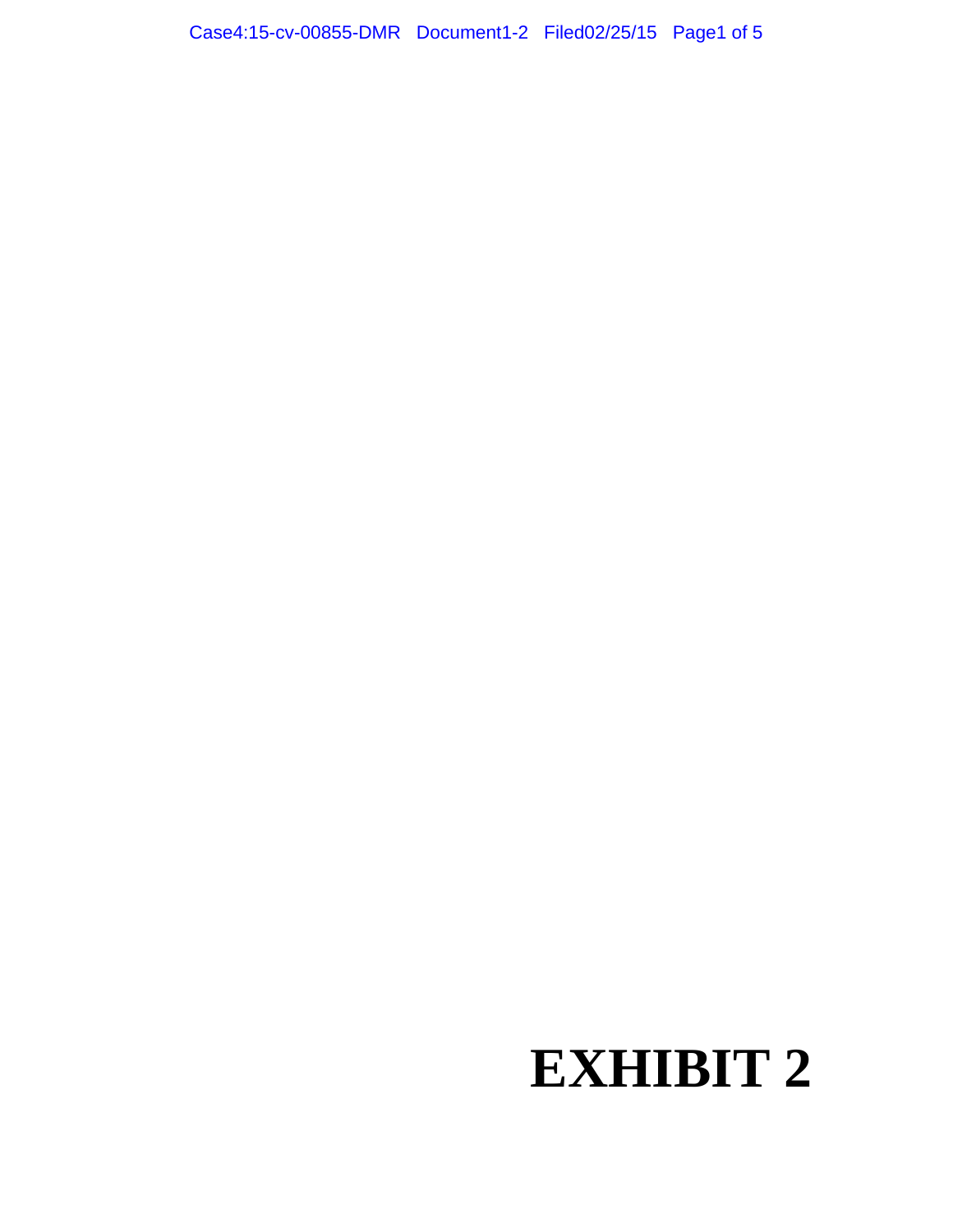

STATE OF NEW YORK OFFICE OF THE ATTORNEY GENERAL

ATTORNEY GENERAL

ERIC T. SCHNEIDERMAN DIVISION OF REGIONAL AFFAIRS

February 2, 2015

Brian C. Cornell, CEO 1000 Nicollet Mall Minneapolis, Minnesota 55403

Target Corporation *Certified—Return Receipt Requested*

*Re: C E A S E & D E S I S T N O T I F I C A T I O N Up & Up—Target Distributed Herbal Dietary Supplements*

Dear Mr. Cornell:

**This letter constitutes a demand to cease and desist engaging in the sale of adulterated and/or mislabeled herbal dietary supplements, and in particular to immediately stop the sale of three "Up & Up" dietary supplements as identified by lot number in the exhibit annexed hereto.**

Be advised that the Attorney General is authorized by Executive Law § 63(12) to investigate allegations and prosecute businesses which perpetuate fraud upon consumers or engage in illegality in their business practices. General Business Article 22-b further authorizes this office to redress deceptive business acts and practices and false advertising. Of late, the topic of purity (or lack thereof) in popular herbal dietary supplements has raised serious public health and safety concerns, $<sup>1</sup>$  and also caused this office to take steps to</sup> independently assess the validity of industry representations and advertising.

In an investigation recently conducted by the Attorney General's Office, six popular Target "Up & Up" brand dietary supplement products were purchased at three different New York State locations, and were then genetically tested five times per sample, yielding 90 results. The supplements tested included Gingko Biloba, St. John's Wort, Valerian Root, Garlic, Echinacea, and Saw Palmetto. By using established DNA barcoding technology, analytic testing disclosed that 3 out of 6 types of dietary supplement products tested were either unrecognizable or a substance other than what they claimed to be, and therefore constitute contaminated or substituted products. Forty-one (41) percent of the tests yielded DNA matching the product label; 21% tested for botanical material other than what was on the label; and 38% yielded no DNA at all.

<sup>&</sup>lt;sup>1</sup>See, e.g., Newmaster, et al., "DNA Barcoding Detects Contamination and Substitution in North American Herbal Products," BMC *Medicine*, 2013, 11:222 (http://www.biomedcentral.com/1741-7015/11/222).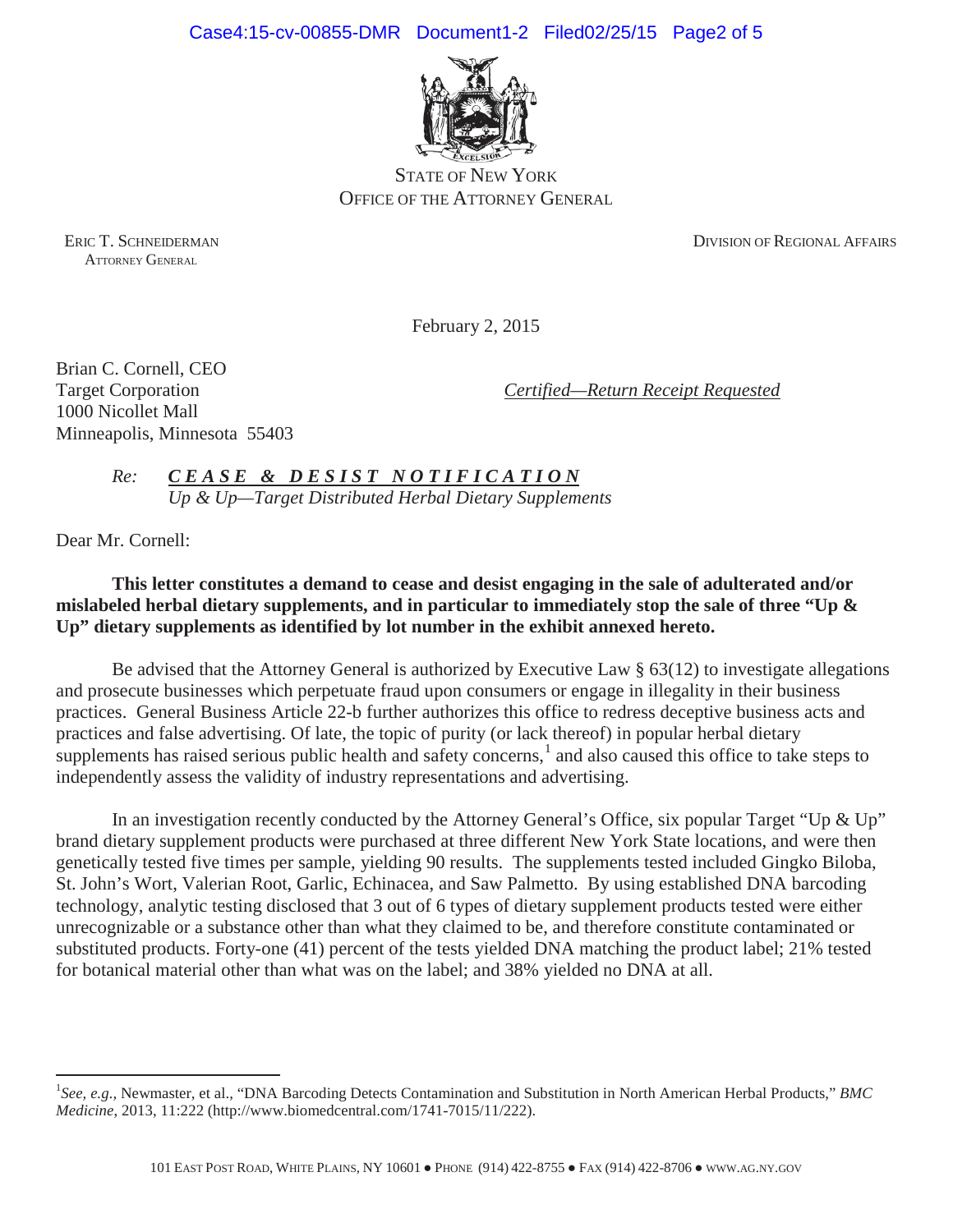Contamination, substitution and falsely labeling herbal products constitute deceptive business practices and, more importantly, present considerable health risks for consumers. The Attorney General's testing upon the products purchase revealed the following:

**Gingko Biloba.** Negative. No gingko biloba DNA was identified. The only DNA identified was allium (x2), "oryza"(x2)(commonly known as rice), mung/French bean. Ten of the tests revealed no plant DNA whatsoever.

**St. John's Wort.** Negative. No St. John's Wort DNA was identified. Of the 15-tests performed, only three identified any DNA, and it included allium, oryza, and dracaena (tropical houseplant).

**Garlic:** Positive. Fourteen of fifteen tests yielded DNA from allium. One test identified no DNA.

**Echinacea:** Qualified Positive. Eleven of 15 tests identified Echinacea DNA, 3 tests located no genetic evidence of Echinacea, and 1 test identified oryza DNA.

**Saw Palmetto:** Qualified positive. Twelve of 15 tests identified the presence of saw palmetto, with 3 tests not identifying any genetic evidence of plant material of any type.

**Valerian Root:** Negative. No Valerian root DNA was identified. The testing did, however, yield identification of allium (x4), phasolus/beans; asparagacea, pea family DNA, oryza (x2), and phaseolus fabacaeae, wild carrot, and saw palmetto genetic material, with 3 of the tests identifying no genetic material at all.

Studies conducted by the Centre for Biodiversity Genomics at the University of Guelph and others have previously alerted the dietary supplement industry to the fact that it is not providing the public with authentic products without substitution, contamination or fillers. It is disappointing that over a year later the Attorney General's researcher reached similar conclusions, demonstrating that the industry has failed to clean up its practices.

To assist in the Attorney General's ongoing investigation of this matter, and pursuant to the above authority, kindly supply the following information:

- 1. The name of the manufacturer and the location of the production of each of the herbal products identified above.
- 2. A listing of any DNA testing or any other analytic testing for content and quality (including but not limited to chemical composition) of the herbal products listed above and copies of such testing results.
- 3. Copies of all licensing and production contracts with any party involved in the production and distribution of the herbal products identified above.
- 4. A listing of all ingredients used in the products identified above and a measurement of the amount of each ingredient in each of the herbal products identified above.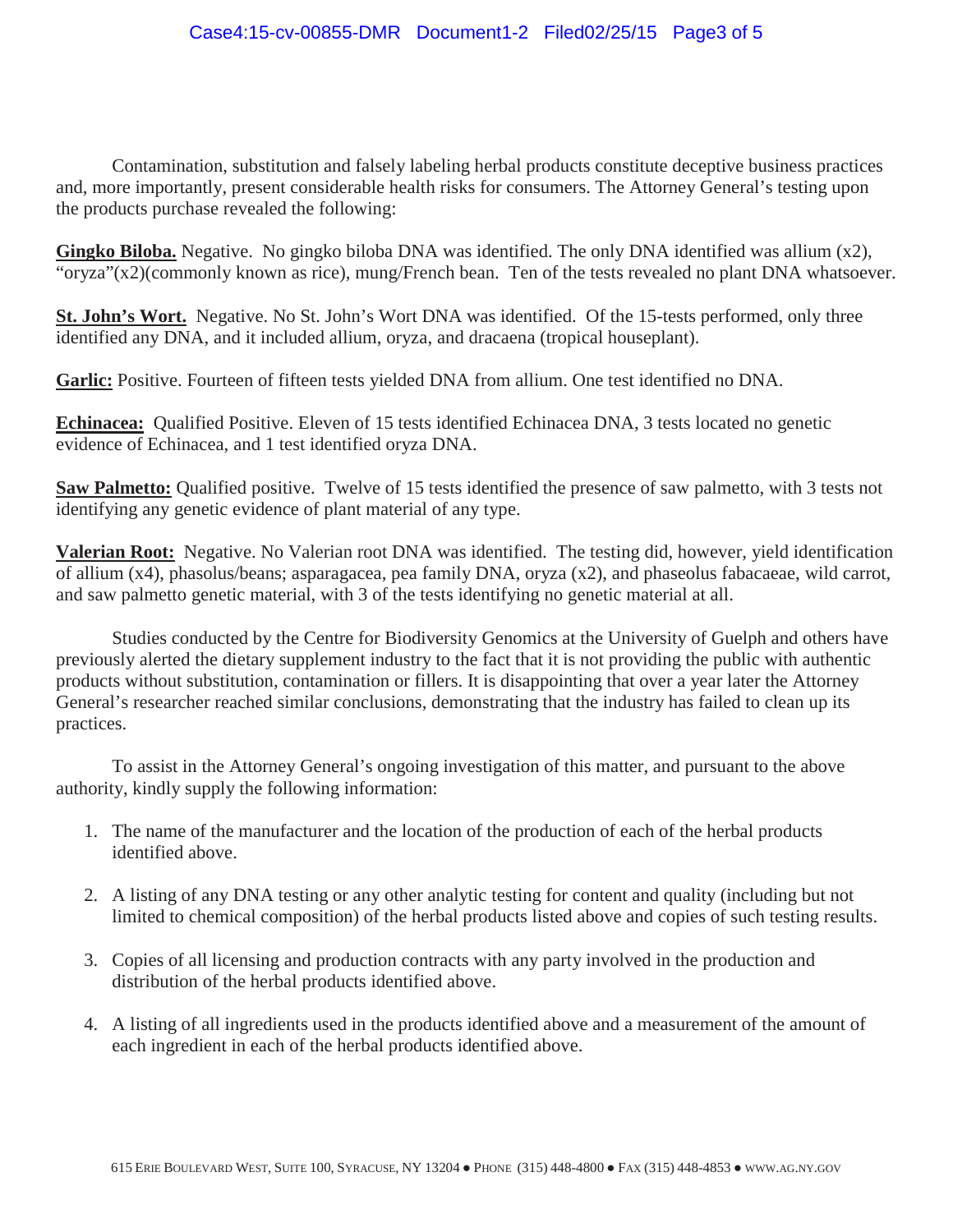# $Case4:15-cv-00855-DMR$  Document1-2 Filed02/25/15 Page4 of 5

- 5. Identify the standards or procedures followed to authenticate the content of the herbal products listed above.
- 6. Produce the relevant Bioterrorism Registration documentation for the manufacturer of the dietary supplements.
- 7. Articulate the acquisition, production protocol, and quality assurance measures undertaken by the manufacturer of the products tested, including all such protocols undertaken to comply with current Dietary Supplement Current Good Manufacturing Practices (CGMPs) for quality control.
- 8. Produce any and all serious adverse event reports associated with use of any Target herbal dietary supplement in the United States.

Please provide the requested information to me at the following address: NYS Attorney General's Office, Dulles State Office Building, 317 Washington Street, Watertown, New York 13601. Kindly respond on or before 5:00 P.M. on February 9, 2015. If you have any questions, you may contact Assistant Attorney General Deanna R. Nelson at 315-785-2444.

The foregoing shall not constitute a waiver of or limitation on the Attorney General's authority to issue subpoenas or take enforcement action pursuant to applicable law.

Thank you for your anticipated cooperation.

Very truly yours,

# **MARTIN J. MACK** Executive Deputy Attorney General In Charge of Regional Affairs

Enc.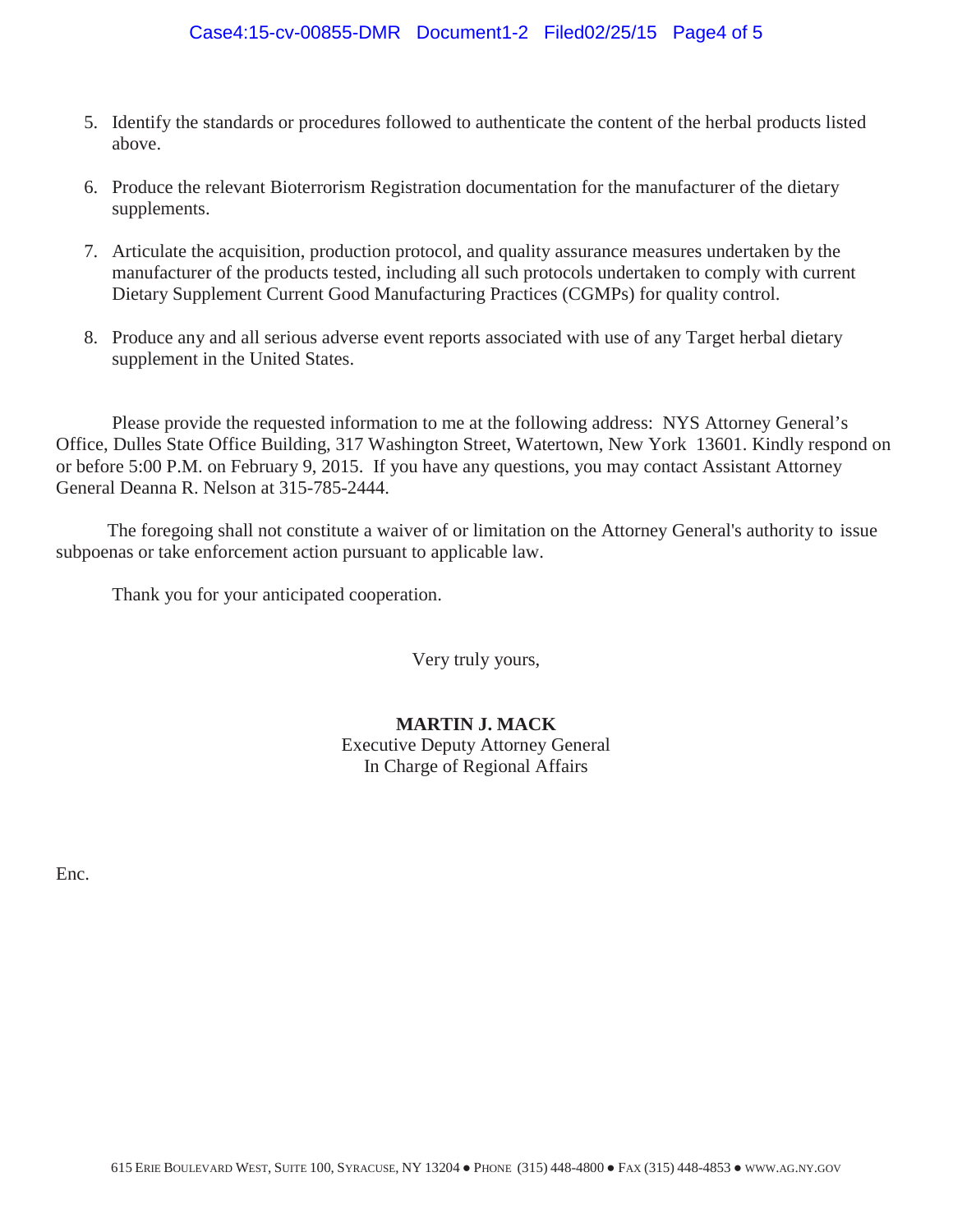**Supplements by Lot #:** As a courtesy, store location for the tested supplement is also listed. Kindly remove all of the supplements identified below which may bear the lot number indicated no matter the store location.

| OAG#     | <b>Product</b>          | <b>Address</b>                                                            | Lot $#$ |
|----------|-------------------------|---------------------------------------------------------------------------|---------|
| $Po-T-1$ | Gingko<br>Biloba        | Target, Poughkeepsie Galleria, 2001 South Road,<br>Poughkeepsie, NY 12601 | 4CN1978 |
| $Po-T-2$ | St. John's<br>Wort      | Target, Poughkeepsie Galleria, 2001 South Road,<br>Poughkeepsie, NY 12601 | 4CN1557 |
| $Po-T-7$ | Valerian<br>Root        | Target, Poughkeepsie Galleria, 2001 South Road,<br>Poughkeepsie, NY 12601 | 4EN1858 |
| $N-T-1$  | Gingko<br>Biloba        | Target, 999 Corporate Drive, Westbury, NY 11590                           | 4FN1313 |
| $N-T-2$  | St. John's<br>Wort      | Target, 999 Corporate Drive, Westbury, NY 11590                           | 4EN1223 |
| $N-T-7$  | Valerian<br>Root        | Target, 999 Corporate Drive, Westbury, NY 11590                           | 4EN1497 |
| $Sy-T-1$ | Gingko<br><b>Biloba</b> | Target, 3657 W. Genesee Street, Syracuse, NY<br>13219                     | 4EN1222 |
| $Sy-T-2$ | St. John's<br>Wort      | Target, 3657 W. Genesee Street, Syracuse, NY<br>13219                     | 4DN1794 |
| $Sy-T-7$ | Valerian<br>Root        | Target, 3657 W. Genesee Street, Syracuse, NY<br>13219                     | 4DN1774 |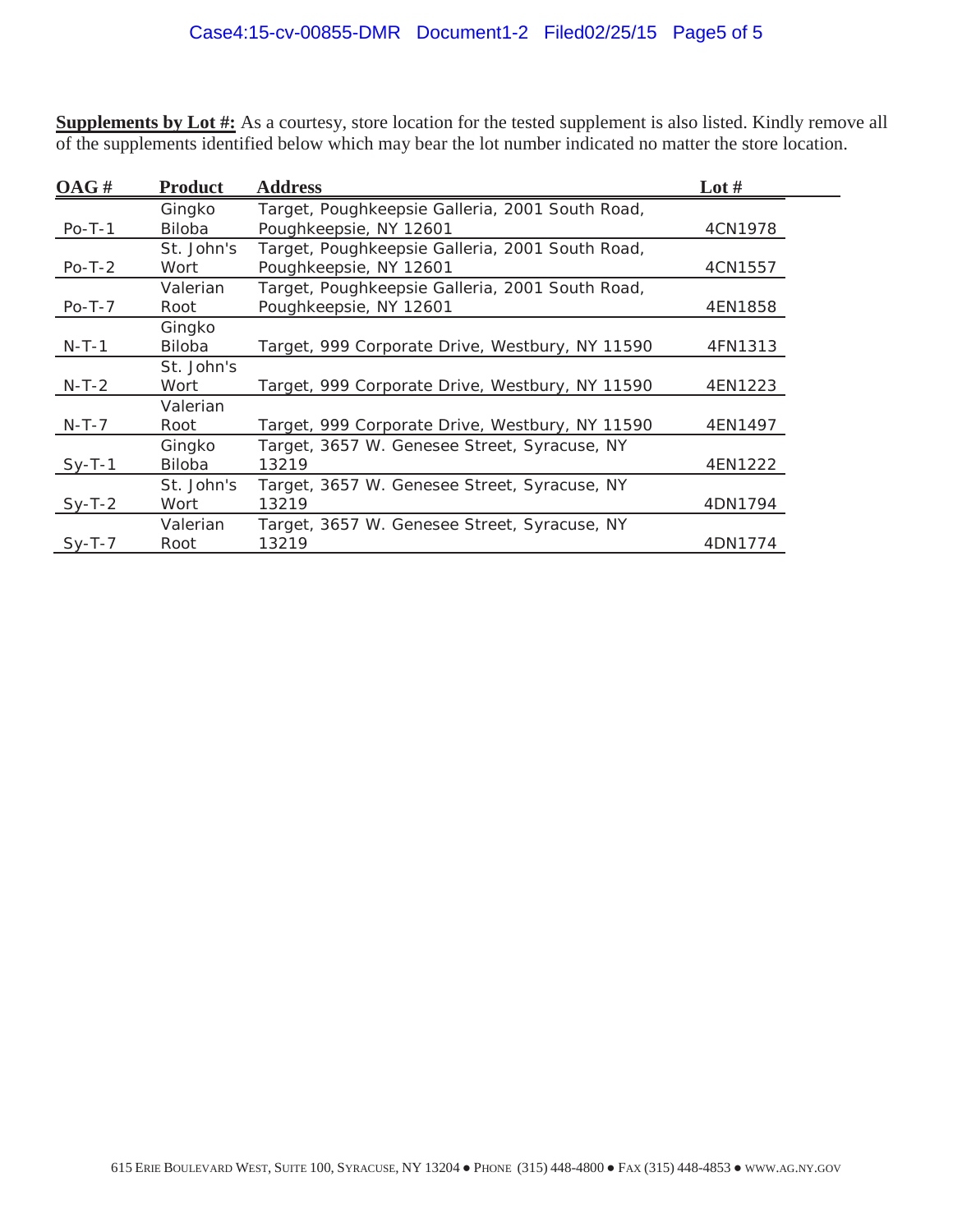# IS 44 (Rev. 12/12) cand rev (1/15/15**/ GSe4:15-cv-00855-DMR** Decrement 2 **3 Filed 22/25/15** Page1 of 2

The JS 44 civil cover sheet and the information contained herein neither replace nor supplement the filing and service of pleadings or other papers as required by law, except as provided by local rules of court. This form,

| I. (a) PLAINTIFFS<br>Linda Boss, individually and on behalf of all others similarly situated                                                                                                                                                                                                                               |                                                                                                                                                                                                                                                                                                                                                                                                                                                                       | <b>DEFENDANTS</b><br>Target Corporation and Target Brands, Inc.                                                                                                       |                                                                                                                                                                                                                                                                                                                                                             |                                                                                                                  |                                                                                                                                                                              |                                                                                                                                                                                                                                                                                                               |                                                                                                                                                 |                           |
|----------------------------------------------------------------------------------------------------------------------------------------------------------------------------------------------------------------------------------------------------------------------------------------------------------------------------|-----------------------------------------------------------------------------------------------------------------------------------------------------------------------------------------------------------------------------------------------------------------------------------------------------------------------------------------------------------------------------------------------------------------------------------------------------------------------|-----------------------------------------------------------------------------------------------------------------------------------------------------------------------|-------------------------------------------------------------------------------------------------------------------------------------------------------------------------------------------------------------------------------------------------------------------------------------------------------------------------------------------------------------|------------------------------------------------------------------------------------------------------------------|------------------------------------------------------------------------------------------------------------------------------------------------------------------------------|---------------------------------------------------------------------------------------------------------------------------------------------------------------------------------------------------------------------------------------------------------------------------------------------------------------|-------------------------------------------------------------------------------------------------------------------------------------------------|---------------------------|
| (b) County of Residence of First Listed Plaintiff<br>San Joaquin, CA<br>(EXCEPT IN U.S. PLAINTIFF CASES)                                                                                                                                                                                                                   |                                                                                                                                                                                                                                                                                                                                                                                                                                                                       |                                                                                                                                                                       | County of Residence of First Listed Defendant<br>Hennepin, MN<br>(IN U.S. PLAINTIFF CASES ONLY)<br>IN LAND CONDEMNATION CASES, USE THE LOCATION OF<br>NOTE:<br>THE TRACT OF LAND INVOLVED.                                                                                                                                                                  |                                                                                                                  |                                                                                                                                                                              |                                                                                                                                                                                                                                                                                                               |                                                                                                                                                 |                           |
| (c) Attorneys (Firm Name, Address, and Telephone Number)<br>Daniel C. Girard and Eric H. Gibbs<br>Girard Gibbs LLP - 601 California Street, 14th Floor<br>San Francisco, Ca 94108 (415) 981-4800                                                                                                                           |                                                                                                                                                                                                                                                                                                                                                                                                                                                                       |                                                                                                                                                                       | Attorneys (If Known)                                                                                                                                                                                                                                                                                                                                        |                                                                                                                  |                                                                                                                                                                              |                                                                                                                                                                                                                                                                                                               |                                                                                                                                                 |                           |
| II. BASIS OF JURISDICTION (Place an "X" in One Box Only)                                                                                                                                                                                                                                                                   |                                                                                                                                                                                                                                                                                                                                                                                                                                                                       |                                                                                                                                                                       | III. CITIZENSHIP OF PRINCIPAL PARTIES (Place an "X" in One Box for Plaintiff                                                                                                                                                                                                                                                                                |                                                                                                                  |                                                                                                                                                                              |                                                                                                                                                                                                                                                                                                               |                                                                                                                                                 |                           |
| $\Box$ 1 U.S. Government<br>Plaintiff                                                                                                                                                                                                                                                                                      | <b>1</b> 3 Federal Question<br>(U.S. Government Not a Party)                                                                                                                                                                                                                                                                                                                                                                                                          |                                                                                                                                                                       | (For Diversity Cases Only)<br>Citizen of This State                                                                                                                                                                                                                                                                                                         | <b>DEF</b><br><b>PTF</b><br>$\mathbf{X}$ 1<br>$\Box$ 1                                                           | Incorporated or Principal Place<br>of Business In This State                                                                                                                 | and One Box for Defendant)                                                                                                                                                                                                                                                                                    | <b>PTF</b><br>$\Box$ 4                                                                                                                          | DEF<br>$\Box$ 4           |
| $\Box$ 2 U.S. Government<br>Defendant                                                                                                                                                                                                                                                                                      | $\boxtimes$ 4 Diversity                                                                                                                                                                                                                                                                                                                                                                                                                                               | (Indicate Citizenship of Parties in Item III)                                                                                                                         | Citizen of Another State                                                                                                                                                                                                                                                                                                                                    | $\Box$ 2<br>$\Box$ 2                                                                                             | Incorporated and Principal Place<br>of Business In Another State                                                                                                             |                                                                                                                                                                                                                                                                                                               | $\Box$ 5                                                                                                                                        | $\overline{\mathbf{X}}$ 5 |
|                                                                                                                                                                                                                                                                                                                            |                                                                                                                                                                                                                                                                                                                                                                                                                                                                       |                                                                                                                                                                       | Citizen or Subject of a<br>Foreign Country                                                                                                                                                                                                                                                                                                                  | $\Box$ 3                                                                                                         | $\Box$ 3 Foreign Nation                                                                                                                                                      |                                                                                                                                                                                                                                                                                                               | $\Box$ 6                                                                                                                                        | $\Box$ 6                  |
| IV. NATURE OF SUIT (Place an "X" in One Box Only)<br><b>CONTRACT</b>                                                                                                                                                                                                                                                       |                                                                                                                                                                                                                                                                                                                                                                                                                                                                       | <b>TORTS</b>                                                                                                                                                          | <b>FORFEITURE/PENALTY</b>                                                                                                                                                                                                                                                                                                                                   |                                                                                                                  | <b>BANKRUPTCY</b>                                                                                                                                                            | <b>OTHER STATUTES</b>                                                                                                                                                                                                                                                                                         |                                                                                                                                                 |                           |
| $\Box$ 110 Insurance<br>$\Box$ 120 Marine<br>130 Miller Act<br>$\Box$ 140 Negotiable Instrument<br>150 Recovery of Overpayment<br>& Enforcement of Judgment<br>151 Medicare Act<br>152 Recovery of Defaulted<br><b>Student Loans</b><br>(Excludes Veterans)<br>$\Box$ 153 Recovery of Overpayment<br>of Veteran's Benefits | PERSONAL INJURY<br>PERSONAL INJURY<br>$\Box$ 310 Airplane<br>365 Personal Injury -<br>315 Airplane Product<br>Product Liability<br>Liability<br>367 Health Care/<br>$\Box$ 320 Assault, Libel &<br>Pharmaceutical<br>Slander<br>Personal Injury<br>□ 330 Federal Employers'<br>Product Liability<br>Liability<br>368 Asbestos Personal<br>340 Marine<br><b>Injury Product</b><br>345 Marine Product<br>Liability<br>Liability<br>350 Motor Vehicle<br>370 Other Fraud |                                                                                                                                                                       | □ 625 Drug Related Seizure<br>of Property 21 USC 881<br>$\Box$ 690 Other<br>$\Box$ 820 Copyrights<br>□ 830 Patent<br>□ 840 Trademark<br><b>LABOR</b><br>PERSONAL PROPERTY □ 710 Fair Labor Standards<br>Act                                                                                                                                                 |                                                                                                                  | $\Box$ 422 Appeal 28 USC 158<br>423 Withdrawal<br>28 USC 157<br><b>PROPERTY RIGHTS</b><br><b>SOCIAL SECURITY</b><br>$\Box$ 861 HIA (1395ff)<br><b>1</b> 862 Black Lung (923) | 375 False Claims Act<br>$\Box$ 400 State Reapportionment<br>$\Box$ 410 Antitrust<br>$\Box$ 430 Banks and Banking<br>450 Commerce<br>$\Box$ 460 Deportation<br>1 470 Racketeer Influenced and<br>Corrupt Organizations<br>480 Consumer Credit<br>490 Cable/Sat TV<br>□ 850 Securities/Commodities/<br>Exchange |                                                                                                                                                 |                           |
| 160 Stockholders' Suits<br>190 Other Contract<br>195 Contract Product Liability<br>196 Franchise                                                                                                                                                                                                                           | 355 Motor Vehicle<br>Product Liability<br>360 Other Personal<br>Injury<br>$\Box$ 362 Personal Injury -<br>Medical Malpractice                                                                                                                                                                                                                                                                                                                                         | 371 Truth in Lending<br>380 Other Personal<br><b>Property Damage</b><br>385 Property Damage<br>Product Liability                                                      | 720 Labor/Management<br>Relations<br>740 Railway Labor Act<br>751 Family and Medical<br>Leave Act<br>790 Other Labor Litigation<br>791 Employee Retirement                                                                                                                                                                                                  | $\Box$ 863 DIWC/DIWW (405(g))<br>$\Box$ 864 SSID Title XVI<br>$\Box$ 865 RSI (405(g))                            |                                                                                                                                                                              | 1 890 Other Statutory Actions<br>$\Box$ 891 Agricultural Acts<br>□ 893 Environmental Matters<br>□ 895 Freedom of Information<br>Act<br>$\Box$ 896 Arbitration                                                                                                                                                 |                                                                                                                                                 |                           |
| <b>REAL PROPERTY</b><br>$\Box$ 210 Land Condemnation<br>$\Box$ 220 Foreclosure<br>$\Box$ 230 Rent Lease & Ejectment<br>240 Torts to Land<br>245 Tort Product Liability                                                                                                                                                     | <b>CIVIL RIGHTS</b><br>$\Box$ 440 Other Civil Rights<br>$\Box$ 441 Voting<br>442 Employment<br>$\Box$ 443 Housing/<br>Accommodations                                                                                                                                                                                                                                                                                                                                  | PRISONER PETITIONS<br><b>Habeas Corpus:</b><br>1463 Alien Detainee<br><b>J</b> 510 Motions to Vacate<br>Sentence<br>530 General                                       | Income Security Act                                                                                                                                                                                                                                                                                                                                         | <b>FEDERAL TAX SUITS</b><br>7 870 Taxes (U.S. Plaintiff<br>or Defendant)<br>□ 871 IRS-Third Party<br>26 USC 7609 |                                                                                                                                                                              |                                                                                                                                                                                                                                                                                                               | 1 899 Administrative Procedure<br>Act/Review or Appeal of<br><b>Agency Decision</b><br>$\Box$ 950 Constitutionality of<br><b>State Statutes</b> |                           |
| 290 All Other Real Property                                                                                                                                                                                                                                                                                                | $\Box$ 445 Amer. w/Disabilities -<br>Employment<br>446 Amer. w/Disabilities<br>Other<br>448 Education                                                                                                                                                                                                                                                                                                                                                                 | 535 Death Penalty<br>Other:<br>$\Box$ 540 Mandamus & Other<br>$\Box$ 550 Civil Rights<br>555 Prison Condition<br>560 Civil Detainee -<br>Conditions of<br>Confinement | <b>IMMIGRATION</b><br>$\Box$ 462 Naturalization Application<br>$\Box$ 465 Other Immigration<br>Actions                                                                                                                                                                                                                                                      |                                                                                                                  |                                                                                                                                                                              |                                                                                                                                                                                                                                                                                                               |                                                                                                                                                 |                           |
| V. ORIGIN (Place an "X" in One Box Only)<br>$\boxtimes$ 1 Original<br>Proceeding                                                                                                                                                                                                                                           | $\Box$ 2 Removed from<br>$\Box$ 3<br><b>State Court</b>                                                                                                                                                                                                                                                                                                                                                                                                               | Remanded from<br>Appellate Court                                                                                                                                      | $\Box$ 5 Transferred from<br>$\Box$ 4 Reinstated or<br>Reopened<br>(specify)                                                                                                                                                                                                                                                                                | Another District                                                                                                 | Multidistrict<br>$\Box$ 6<br>Litigation                                                                                                                                      |                                                                                                                                                                                                                                                                                                               |                                                                                                                                                 |                           |
| VI. CAUSE OF ACTION                                                                                                                                                                                                                                                                                                        | Brief description of cause:                                                                                                                                                                                                                                                                                                                                                                                                                                           |                                                                                                                                                                       | Cite the U.S. Civil Statute under which you are filing (Do not cite jurisdictional statutes unless diversity):<br>Cal. Bus. & Prof. Code §§ 17200, et seq. and 17500, et seq.; Cal. Civ. Code §§ 1750, et seq. and 1790, et seq.<br>Violations of California statutes related to unfair competition, false advertising, breach of warranty; and negligence. |                                                                                                                  |                                                                                                                                                                              |                                                                                                                                                                                                                                                                                                               |                                                                                                                                                 |                           |
| VII. REQUESTED IN<br><b>COMPLAINT:</b>                                                                                                                                                                                                                                                                                     | ⊠<br>UNDER RULE 23, F.R.Cv.P.                                                                                                                                                                                                                                                                                                                                                                                                                                         | <b>CHECK IF THIS IS A CLASS ACTION</b>                                                                                                                                | <b>DEMAND \$</b>                                                                                                                                                                                                                                                                                                                                            |                                                                                                                  | CHECK YES only if demanded in complaint:<br><b>JURY DEMAND:</b>                                                                                                              | $\times$ Yes                                                                                                                                                                                                                                                                                                  | $\Box$ No                                                                                                                                       |                           |
| VIII. RELATED CASE(S)<br><b>IF ANY</b>                                                                                                                                                                                                                                                                                     | (See instructions):                                                                                                                                                                                                                                                                                                                                                                                                                                                   | JUDGE See Attachment A                                                                                                                                                |                                                                                                                                                                                                                                                                                                                                                             |                                                                                                                  | <b>DOCKET NUMBER</b>                                                                                                                                                         | See Attachment A                                                                                                                                                                                                                                                                                              |                                                                                                                                                 |                           |
| <b>DATE</b><br>02/25/2015<br>IX. DIVISIONAL ASSIGNMENT (Civil L.R. 3-2)                                                                                                                                                                                                                                                    |                                                                                                                                                                                                                                                                                                                                                                                                                                                                       | <b>SIGNATURE OF ATTORNEY OF RECORD</b><br>/s/ Daniel C. Girard                                                                                                        |                                                                                                                                                                                                                                                                                                                                                             |                                                                                                                  |                                                                                                                                                                              |                                                                                                                                                                                                                                                                                                               |                                                                                                                                                 |                           |
| (Place an "X" in One Box Only)                                                                                                                                                                                                                                                                                             |                                                                                                                                                                                                                                                                                                                                                                                                                                                                       | SAN FRANCISCO/OAKLAND                                                                                                                                                 | <b>SAN JOSE</b>                                                                                                                                                                                                                                                                                                                                             | <b>EUREKA</b>                                                                                                    |                                                                                                                                                                              |                                                                                                                                                                                                                                                                                                               |                                                                                                                                                 |                           |